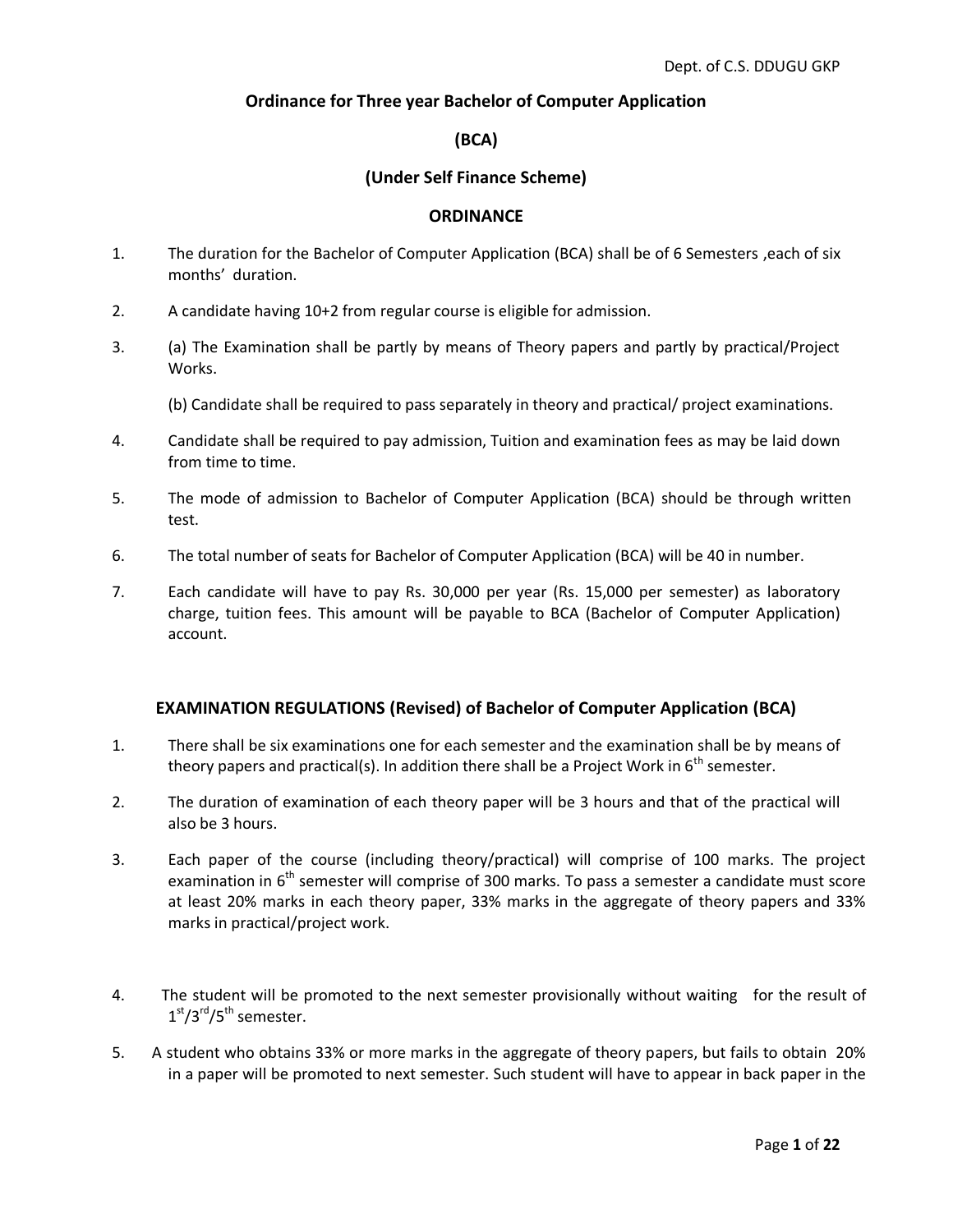next year of the corresponding regular semester examination and will have to obtain minimum pass marks (20 per cent)

- 6. A Student who fails to obtain 33% in the aggregate of theory papers in a semester, but obtains minimum pass mark i.e. 20 % in each theory paper shall be promoted to next semester. Such student may choose at most 2 papers of the concerned semester to secure at least 33% in the aggregate of theory papers of that semester. He/she will have to appear in back paper/papers in the next year of the corresponding regular semester examination.
- 7. After third year(i.e. final year), the candidate will be given only one year to clear his/her back paper/papers, if any.
- 8. If a candidate fails in a semester , he/she will be allowed to appear in the examination next year as ex- student.
- 9. An ex- student is not required to appear in the examination of the that semester which he/she has already passed; his/her marks will be remain reserved. The internal marks of each theory paper will also be reserved.
- 10. For practical and project examinations there will be one external and one internal examiner.
- 11. The distribution of marks in practical/project Examination shall be as follows:

**a**. 1st Semester, 2nd Semester, 3rd Semester, 4th Semester and 5lh Semester

|    |                      | Total 100 marks |
|----|----------------------|-----------------|
| 3. | Viva-voce            | 20 marks        |
| 2. | Record.              | 20 marks        |
| 1. | <b>One Practical</b> | 60 marks        |

**b.** Project Work in 6th semester of 300 marks. The distribution of marks for project work will be as follows:

|     | i. Project Report | 150 marks |
|-----|-------------------|-----------|
| ii. | Presentation/Viva | 150 marks |

#### **Total 300 marks**

#### 12. A candidate will be assigned division on the following basis:

First Division 60% and above

Second Division 45% and above but below 60%

All other candidates will be assigned Third Division if they obtain minimum pass marks in each semester.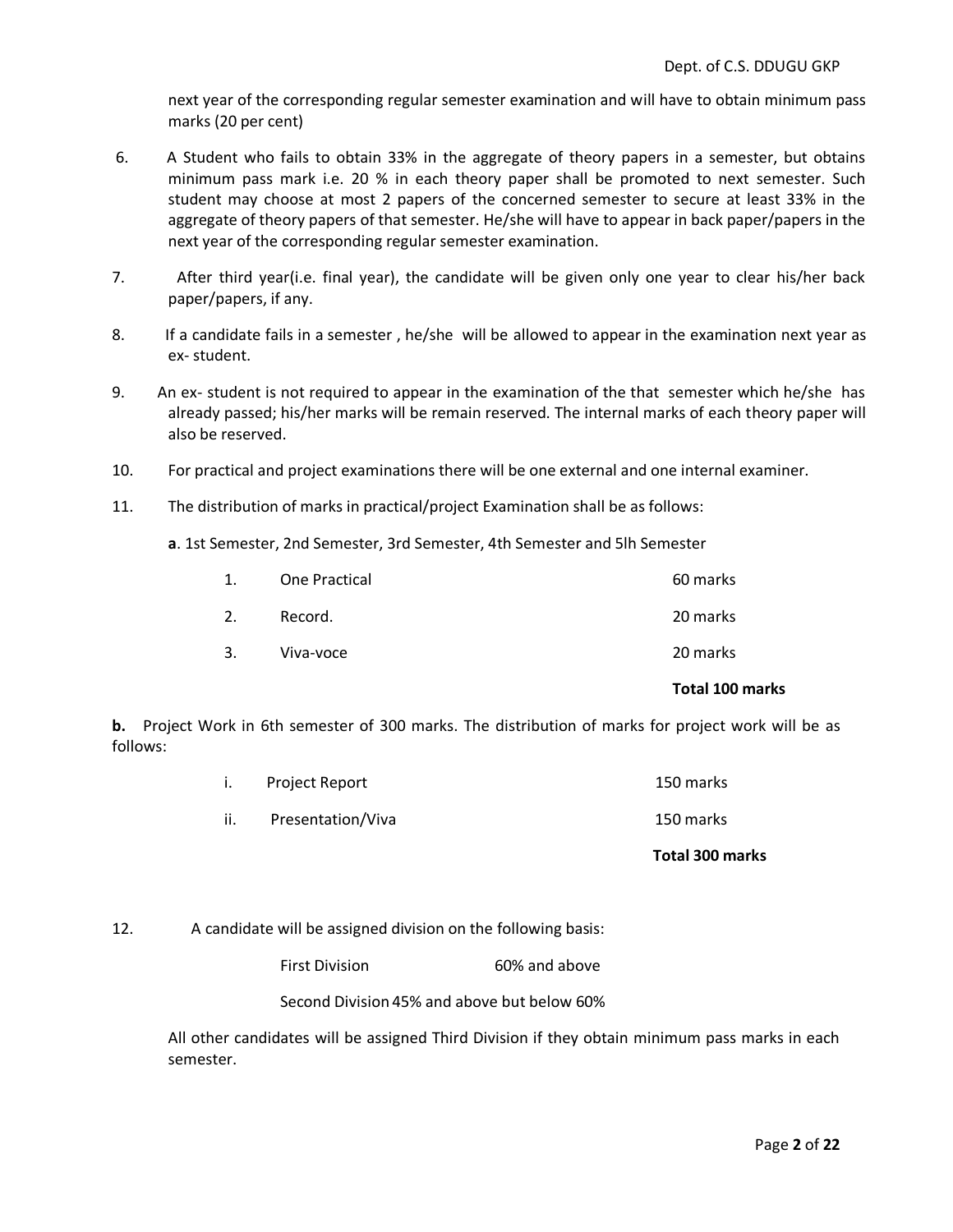### **BCA COURSE STRUCTURE**

| 1 <sup>st</sup> Semester |                                  | <b>Internal</b> | <b>External</b> | <b>Total</b> |
|--------------------------|----------------------------------|-----------------|-----------------|--------------|
| <b>BCA 101</b>           | <b>IT Tools and Applications</b> | 30              | 70              | 100          |
| <b>BCA 102</b>           | <b>Principles of Mathematics</b> | 30              | 70              | 100          |
| <b>BCA 103</b>           | <b>Functional English</b>        | 30              | 70              | 100          |
| <b>BCA 104</b>           | Introduction to                  | 30              | 70              | 100          |
|                          | <b>Computer Programming</b>      |                 |                 |              |
|                          | in 'C'                           |                 |                 |              |
| <b>BCA 105</b>           | <b>Practical 1</b>               | $- -$           | 100             | 100          |
| <b>Total</b>             |                                  |                 |                 | 500          |

| $2nd$ Semester |                                                                              | <b>Internal</b> | External | <b>Total</b> |
|----------------|------------------------------------------------------------------------------|-----------------|----------|--------------|
| <b>BCA 201</b> | <b>Discrete Mathematics</b>                                                  | 30              | 70       | 100          |
| <b>BCA 202</b> | <b>Accounting and Financial</b><br><b>Management</b>                         | 30              | 70       | 100          |
| <b>BCA 203</b> | Digital Circuit and Logic<br><b>Design</b>                                   | 30              | 70       | 100          |
| <b>BCA 204</b> | <b>Introductions to Object</b><br><b>Oriented Programming &amp;</b><br>$C++$ | 30              | 70       | 100          |
| <b>BCA 205</b> | <b>Practical 2</b>                                                           | $- -$           | 100      | 100          |
| <b>Total</b>   |                                                                              |                 |          | 500          |

| $3rd$ Semester |                          | Internal | <b>External</b> | <b>Total</b> |
|----------------|--------------------------|----------|-----------------|--------------|
| <b>BCA 301</b> | <b>Operating System</b>  | 30       | 70              | 100          |
| <b>BCA 302</b> | <b>Computer Oriented</b> | 30       | 70              | 100          |
|                | <b>Mathematics</b>       |          |                 |              |
| <b>BCA 303</b> | <b>Data Structure</b>    | 30       | 70              | 100          |
| <b>BCA 304</b> | Organization<br>Computer | 30       | 70              | 100          |
|                | and Architecture         |          |                 |              |
| <b>BCA 305</b> | <b>Practical 3</b>       | $- -$    | 100             | 100          |
| <b>Total</b>   |                          |          |                 | 500          |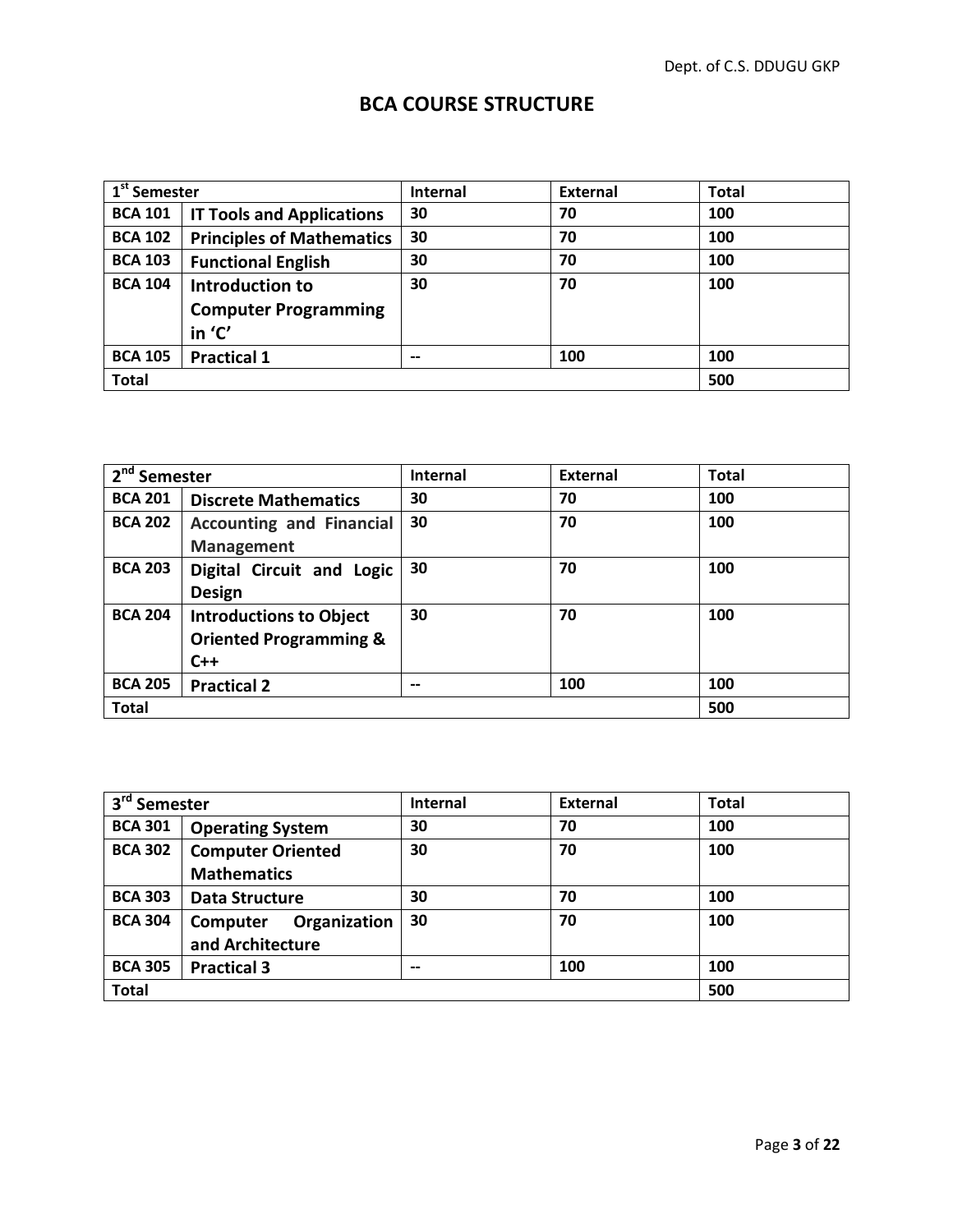| $\overline{4^{th}}$ Semester |                                 | <b>Internal</b> | <b>External</b> | <b>Total</b> |
|------------------------------|---------------------------------|-----------------|-----------------|--------------|
| <b>BCA 401</b>               | <b>Introduction to Database</b> | 30              | 70              | 100          |
|                              | <b>Management System</b>        |                 |                 |              |
| <b>BCA 402</b>               | <b>Operation Research</b>       | 30              | 70              | 100          |
| <b>BCA 403</b>               | <b>Computer Graphics</b>        | 30              | 70              | 100          |
| <b>BCA 404</b>               | <b>Software Engineering</b>     | 30              | 70              | 100          |
| <b>BCA 405</b>               | <b>Practical 4</b>              | $- -$           | 100             | 100          |
| <b>Total</b>                 |                                 |                 |                 | 500          |

| 5 <sup>th</sup> Semester |                          | <b>Internal</b> | <b>External</b> | <b>Total</b> |
|--------------------------|--------------------------|-----------------|-----------------|--------------|
| <b>BCA 501</b>           | <b>Internet and JAVA</b> | 30              | 70              | 100          |
|                          | Programming              |                 |                 |              |
| <b>BCA 502</b>           | <b>ORACLE and PL/SQL</b> | 30              | 70              | 100          |
| <b>BCA 503</b>           | <b>Computer Networks</b> | 30              | 70              | 100          |
| <b>BCA 504</b>           | <b>Software Project</b>  | 30              | 70              | 100          |
|                          | <b>Management</b>        |                 |                 |              |
| <b>BCA 505</b>           | <b>Practical 5</b>       | --              | 100             | 100          |
| <b>Total</b>             |                          |                 | 500             |              |

| 6 <sup>th</sup> Semester |                                                        | <b>Internal</b> | <b>External</b> | <b>Total</b> |
|--------------------------|--------------------------------------------------------|-----------------|-----------------|--------------|
| <b>BCA 601</b>           | <b>Advance Networks and</b><br><b>Network Security</b> | 30              | 70              | 100          |
| <b>BCA 602</b>           | Web Development Tools<br>and Techniques                | 30              | 70              | 100          |
| <b>BCA 603</b>           | <b>Project Work</b>                                    | $- -$           | 300             | 300          |
| <b>Total</b>             |                                                        |                 | 500             |              |

# **Detailed Syllabus of BCA**

### **First Semester**

#### **BCA- 101: IT Tools and Applications**

**UNIT 1: Computer Basics:** Characteristics of Computers, Input, Output, storage units, CPU, Computer system, Binary number system, Binary to Decimal Conversion, Decimal to Binary Conversion; Binary Coded Decimal(BCD) Code, ASCII Code, Applications of IT in different fields.

**UNIT 2: Computer Organization:** Central Processing Unit - Control Unit, Arithmetic Unit, Memory: Main Memory: -Storage Evaluation Criteria, Memory Organization, Capacity, RAM, Read only Memories. Secondary Storage Devices, Input Devices, Output Devices.

**UNIT 3: Computer Softwares:** Hardware and Software, System Software, Application Software, Operating system, Types and Functions of Operating system, simple DOS commands, simple file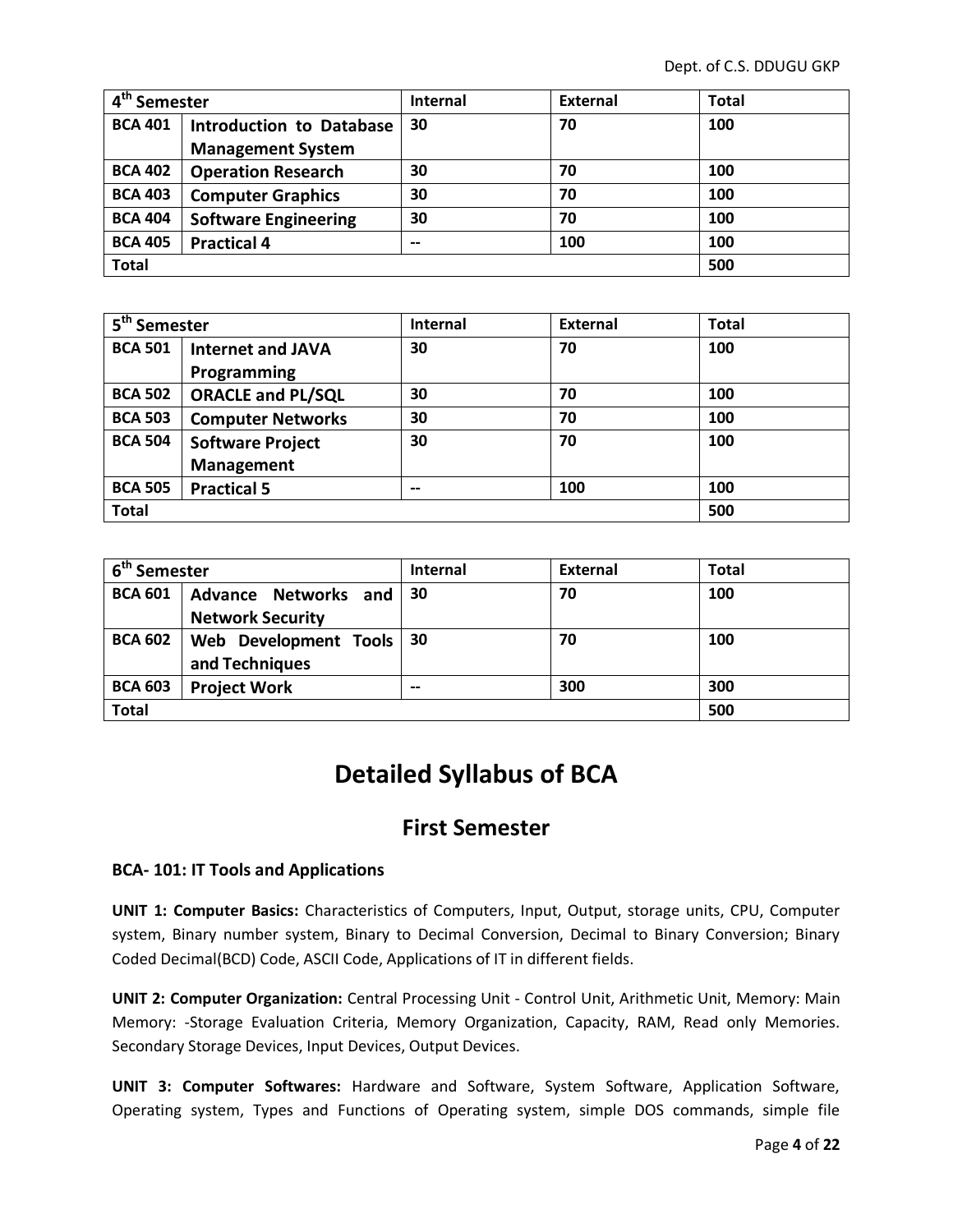operations, Directory related commands, An overview of different versions, of Windows, basic Windows elements, file management through Window.

**UNIT 4: Multimedia and Word Processing:** What is Multimedia, Text, Graphics, Animation, Audio, Images, video, Multimedia Application in different fields. Word Processing concepts; saving, closing, opening an existing document, selecting text, editing text, finding and replacing text, printing documents, creating and printing merged documents, character and paragraph formatting, page design and layout.

**UNIT 5:Spreadsheet and Presentation Packages:** Spreadsheet concepts, creating, saving and editing a workbook, inserting, deleting worksheets, entering data in a cell / formula copying and moving data from selected cells, handling operators in formula, functions: - mathematical, logical, statistical, text, financial, date arid time functions, using function Wizard. Chart and Graphs. Creating, opening and saving presentations, working, with slides, drawing and working with objects, adding clip art and other pictures, designing slide shows, running and controlling a slide show, printing presentations.

#### **BCA-102: Principles of Mathematics**

**UNIT 1: Sets and Relations:** elements of a set, methods of describing a set, types of set, Venn diagram, Operations on sets, union, intersection and difference of set, Duality, partitioning of a set, relation between sets, Binary relations, Operations on relations, Equivalence relations, Composition of relations.

**UNIT 2: Functions:** Function or Mapping, different types of functions, Inverse functions, Composition of Functions, trigonometric .functions, Binomial theorem and principle of mathematics induction.

**UNIT 3:Matrix and Determinants:** Introduction to matrix, properties of matrix; evaluation of determinant, minor and cofactors and Properties of determinant, different operations on matrices.

**UNIT 4: Progression :** Introduction to Progression, Arithmetic Progression, Geometric Progression, Harmonic Progression, Arithmetic mean, Geometric mean, Harmonic mean.

**UNIT 5: Statistics:** introduction to statistics, collection, and tabulation of data, different types of charts and graphs, measure of central tendency, mean, median and mode.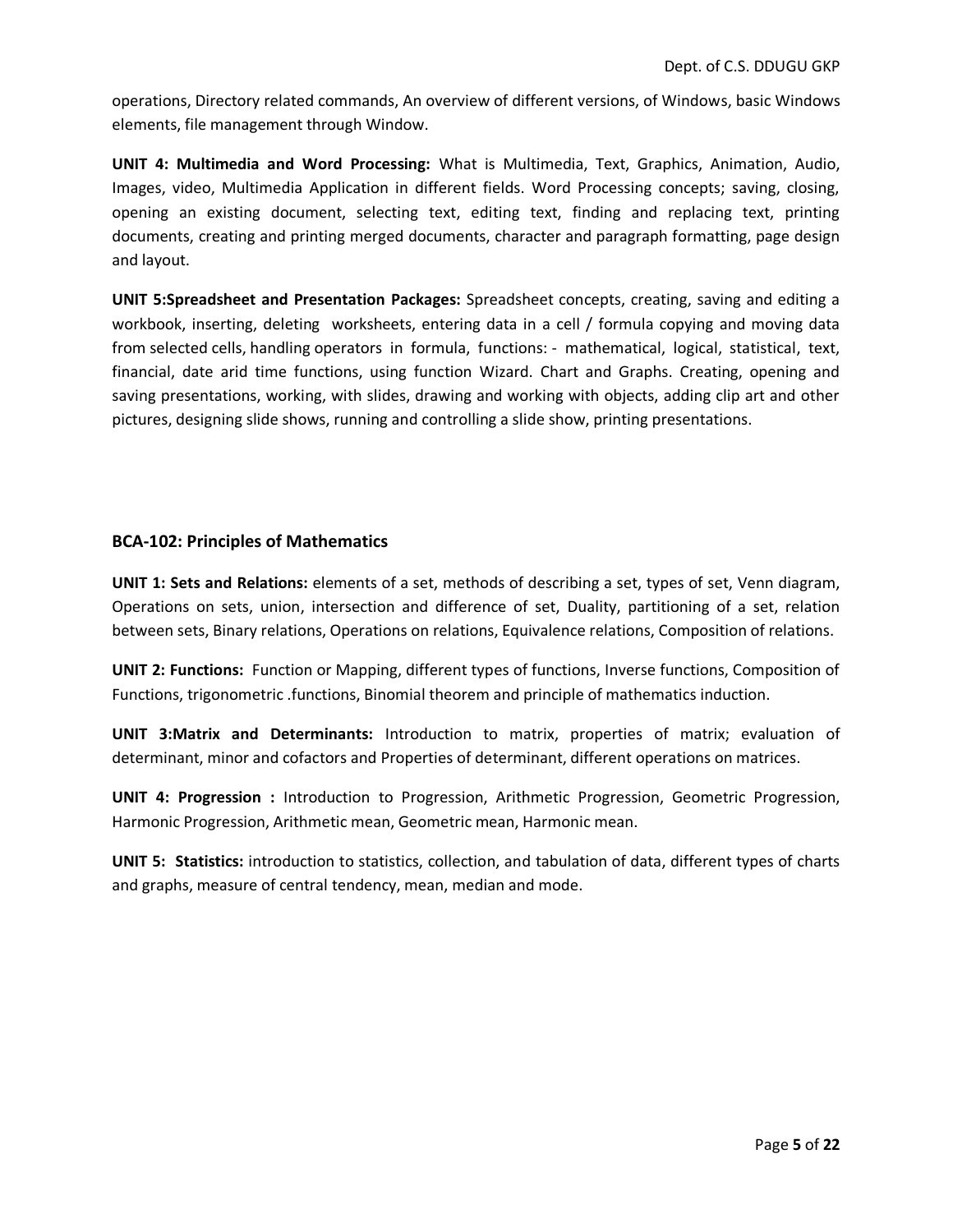#### **BCA 103: Functional English**

**UNIT 1: Introduction to communication:** Meaning of Communication, Objectives of Communication, Essentials of Communication, Process of Communication, Barriers of Communication, Types of Communication.

**UNIT 2: Basics of Phonetics**: introduction to Phonetics, Phonetic Symbols, Stress Patterns, Phonetic Transcriptions.

**UNIT 3: Fundamentals of Grammar:** Elements of Sentence, Types of Sentences (Meaning and Structure), Kinds of Sentences (Simple, Compound and Complex), Use of Articles and Prepositions

**UNIT 4: Vocabulary:** Word Formation, Synonyms, Antonyms, Homophones, One Word Substitution, Idioms and Phrases, Expansion of Ideas

**UNIT 5: Communication Skill:** Précis Writing, Comprehension (Reading and Listening), CV Writing, Letter Writing, Notice and Advertisement Writing, Message Writing, Dialogue Writing

#### **BCA-104: Introduction to Computer Programming in 'C'**

**UNIT 1: Introduction to Programming:** The Basic Model of Computation, Algorithms, Flow-charts, Programming Languages, Compilation, Linking and Loading, Testing and Debugging, documentation. Character set, Variables, and Identifiers, Built-in Data Types, Variable Definition. Arithmetic operators and Expressions, Constants and .Literals. Simple Assignment statement Basic input/output statement, Simple 'C' programs.

**UNIT 2: Conditional Statements and Loops:** Decision making within a program, Conditions, Relational Operators. If- statements. If-else statement, Switch case Statement. **Loops:** while loop, dowhile, for loop, Nested loops, Infinite loops, unconditional branching with goto statement, Structured Programming.

**UNIT 3: Arrays and Functions:** One dimensional arrays: -Array manipulation; Insertion. Deletion of an element from an array; Finding the largest/smallest element in an array; two dimensional arrays, Addition Multiplication of two matrices. Transpose of a square matrix; Null terminated strings as array of characters. Modular programming and functions. Standard Library of C functions, Prototype of a function: formal parameter list; Return Type, Function call, Block Structure, Passing arguments to a Function: call by reference. call by value, Recursive Functions, Arrays as function arguments.

UNIT 4:**Structures, Unions and Pointers:** Structure variables, initialization, structure assignment, nested structure structures and functions, structures and arrays: arrays of structures, structures containing arrays. Unions. Address operators, pointer type declaration, pointer assignment, pointer initialization, pointer arithmetic, functions and pointers, Arrays and Pointers, pointer arrays.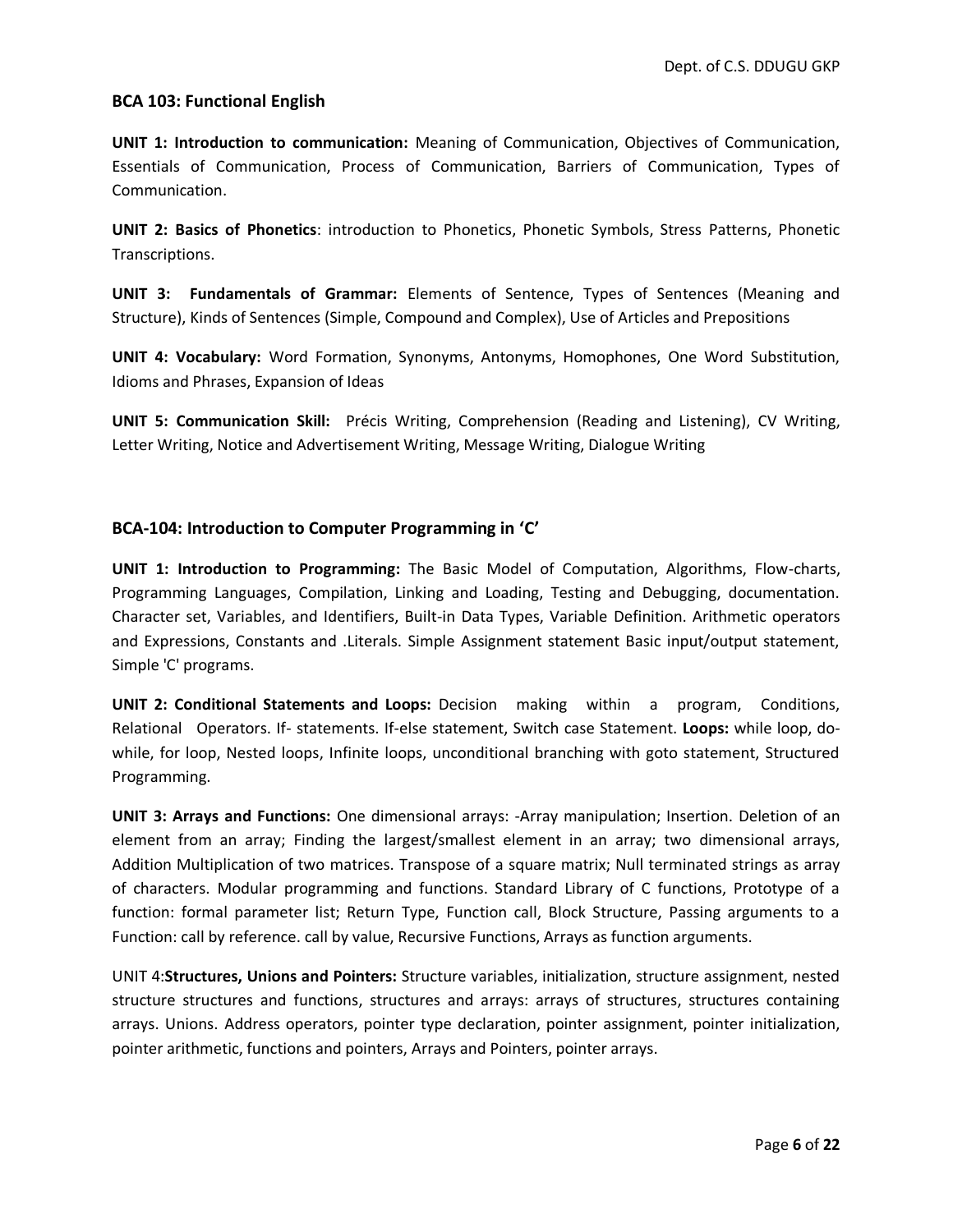**UNIT 5: File Processing:** Concept of files, File opening in various modes and closing of a file, Reading from a file, writing onto a file, Dynamic Accessing of file.

#### **BCA 105: PRACTICAL 1: Programming in C Language and IT tools**

Familiarizing with PC and WINDOWS commands file creation, editing and directory creation. DOS commands. Learning, to use MS Office: MS WORD, MS EXCEL & MS PowerPoint.

Write program in 'C' language

- 1. Using input and output statements.
- 2. Using control statements.
- 3. Using functions.
- 4. Using arrays.
- 5. Using structure.
- 6. Using files.
- 7. To generate the Fibonacci series.
- 8. To generate prime numbers.
- 9. To sort an array using different methods.
- 10. To search an element from array.

**Note:** Program should be fully documented with simple I/0 data. Flow charts should be developed wherever necessary.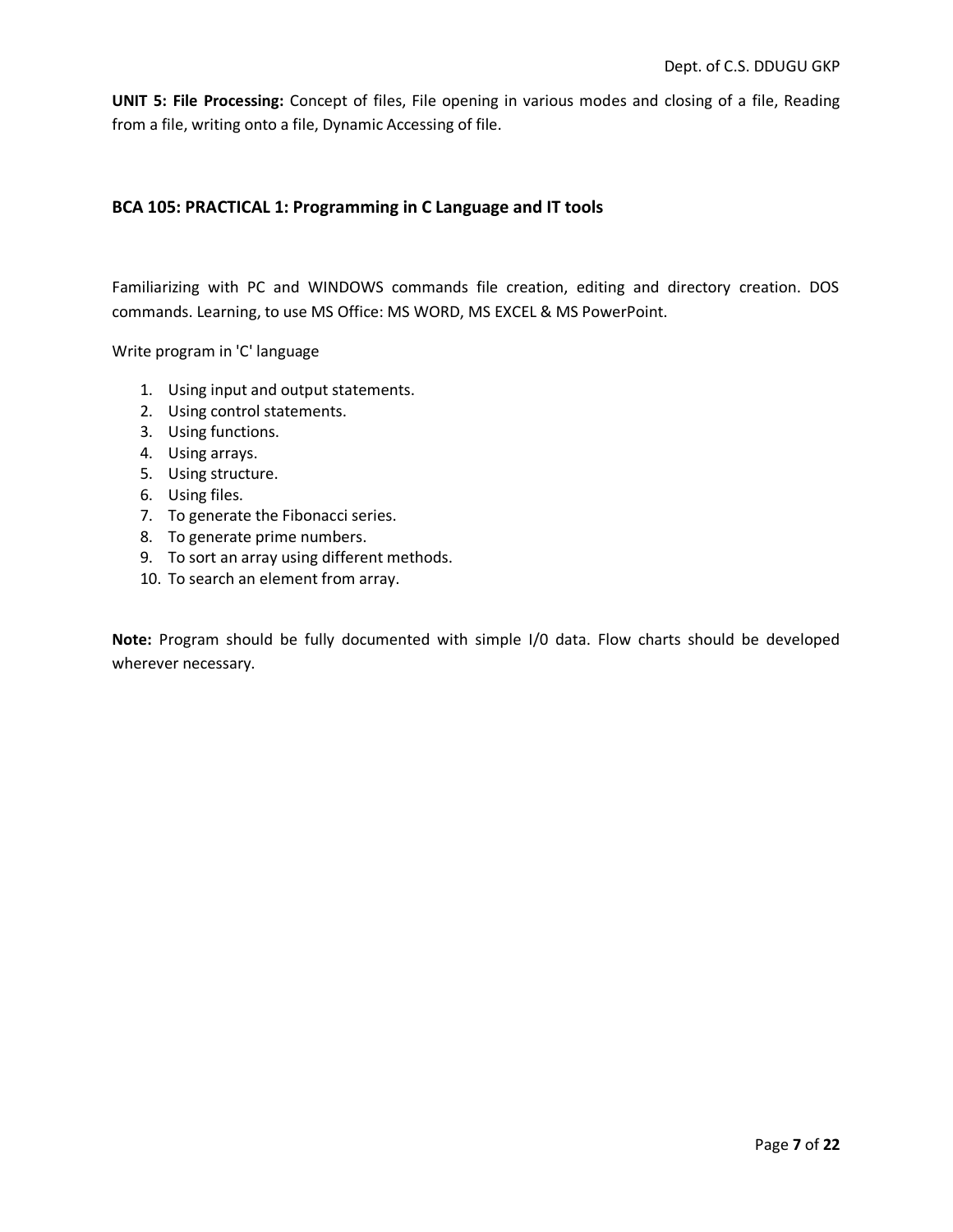### **Second Semester**

#### **BCA 201: Discrete Mathematics**

**UNIT 1: Set theory. Relations and Functions:** Set notations and description, subsets, basic set operations. Venn Diagrams, laws of set theory, partition of sets, min sets, duality principle, basic definitions of relations and functions, graphics of relations, properties of relations; injective, subjective and bijective functions. Composition.

**UNIT 2: Permutation, Combination and Algebraic System:** Combinations: Rule of products, permutations, combinations. Binary operations and general properties, associatively, Identity elements, Universal elements, Group, Subgroup , ring , field.

**UNTI 3: Algebra of Logic:** Proposition and logical operators, negation, conjunction, disjunction, conditional and biconditional, constructions of truth table, tautologies and contradictions, equivalence of formula, well formed formula, normal forms,

**UNIT 4: Recursion and recurrence:** recursion, recursion and iteration, close form expression, sequence of integers, recurrence relations, linear homogeneous and non homogeneous recurrence relations, generating functions.

**UNIT 5: Graph and Trees:** Various types of graphs, simple and multigraphs, directed and undirected graphs, Representation of graphs in computer memory, Adjacency matrix, Incidence matrix, linked representation, Tree terminology , Types of tree, binary tree, tree traversal , binary search tree.

#### **BCA 202: Accounting and Financial Management**

**UNIT 1: Introduction to Accounting:** Meaning, Characteristics, Purposes and Limitations; Concepts, Convention and Generally Accepted Accounting Principles.

**UNIT 2: Financial Accounting:** Double Entry Framework, Basic Concept of Journal, Ledgers-Purchase Book, Sales Book, Cash Book; Trading and Profit & Loss Account, Balance Sheet.

**UNIT 3: Management Accounting:** Nature, Scope, Advantage and Limitations; Differences between Management Accounting and Financial Accounting.

**UNIT 4: Raising Funds:** Sources of Raising Funds, Simple Treatment to Issue of Shares, Forfeiture of Shares and Reissue of Forfeited Shares.

**Unit 5: Computer Application:** Role of Computers in Accounting, Software Packages for Accounting.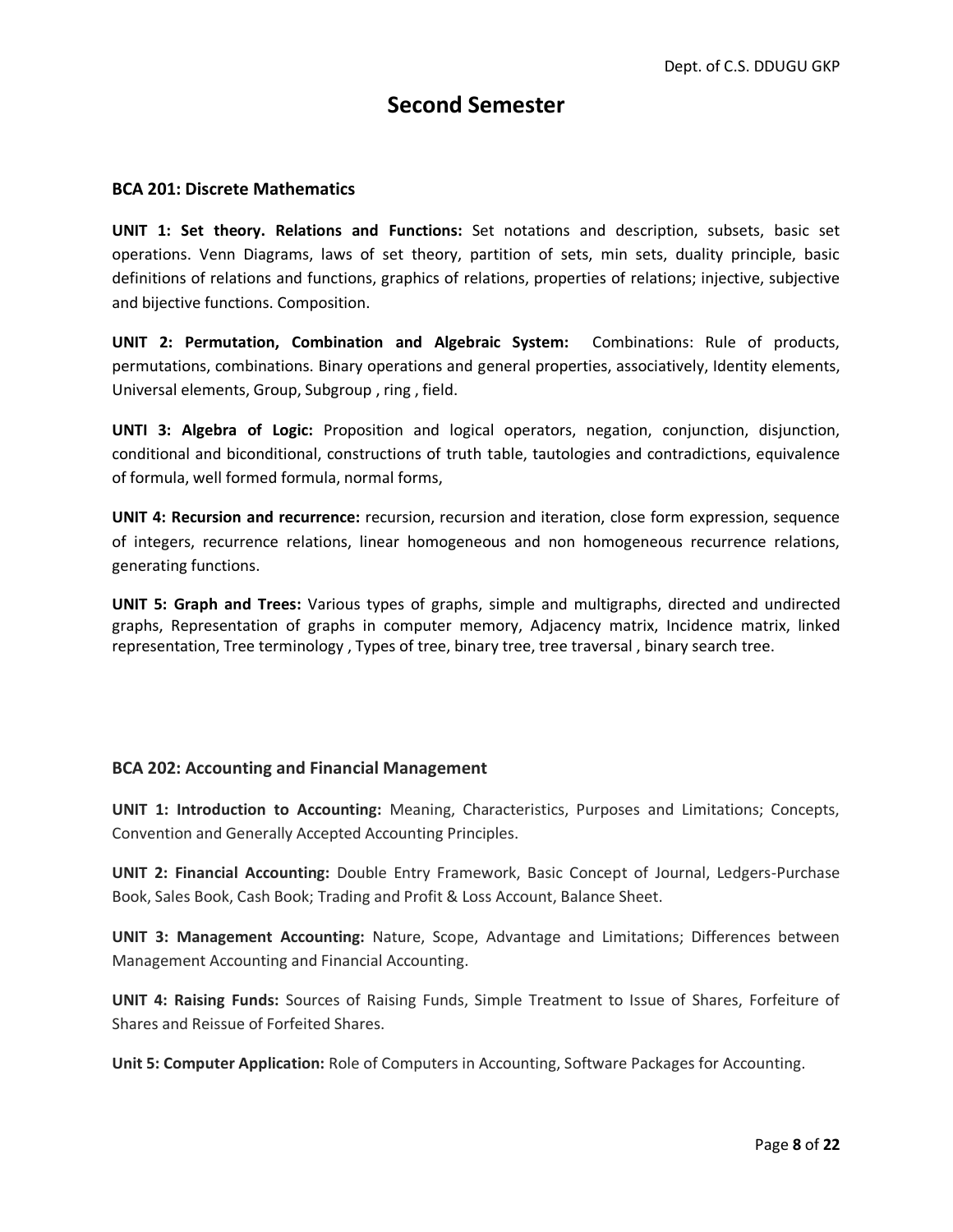#### **BCA-203: Digital Circuit and Logic Design**

**UNIT 1 : Number system** : Decimal, Binary, Octal, Hexadecimal number system, inter conversion between different number systems, different codes, gray code, ASCII code, Floating point numbers.

**UNIT 2: Logic Gates and Boolean Algebra:** Elements and functions of digital Logic gates, Gate propagation delay time, logic gates applications. Boolean algebra: Boolean operations, SOP and POS forms and simplification using Karnaugh maps, Realization of expressions using universal logic gates.

**UNIT 3: Combinational logical circuits:** design of Binary Adder- half and full, Serial, Parallel, Carry look ahead adder. Full subtracter, code converters, MUX and DEMUX, encoders and decoders, seven segment decoder.

**UNIT 4: Sequential logic circuits**: latches, key debouncer, Flip flop: SR, J-K, D, T, Master slave J-K, flipflops with preset and clear . Counters; Binary counter, synchronous counter, mod-10 counter, Generation of control signals; Controlled counter; Up-down counter, Shift register, Parity generator or checker, Synchronization of an asynchronous pulse.

**UNIT 5: Microprocessor**: Architecture of a basic microcomputer, some general microprocessor system concepts: I/O ports and buses, internal architecture of a microprocessor, Microprocessor fetches, decode, execute cycle memory mapped and I/O mapped ports, I/O controls.

#### **BCA- 204 Introductions to Object Oriented Programming & C++**

**UNIT 1: Principles of Object Oriented Programming (OOP)** Basic Concepts of OOP, Comparison of procedural programming and OOP, Advantages of OOP, OOP Languages, Definitions: .Class, Objects, Concepts of inheritance and encapsulation, Operator overloading, Dynamic binding. Over view of OOP using C++, Basic Program construction: main and functions, Program statements, class declaration, comments++ compilation.

**UNIT 2: Elements of C++ Language:** Tokens and identifiers: Character set and symbols, Keywords. C++, identifiers. Variables and constants. Data Types: Basic data types, Arrays and strings, User defined data types; Operators, type conversions and type cast operators, Console I/O : cin, cout functions, Control statements: The if statement, if else; else.... if: switch statements, Loops: for and while do statements, Break, continue, go to, **Functions** Simple functions: Declaration of functions. Calling functions, Function definition, Passing arguments and returning values: Passing constants and variables, Pass by value. Return statement, types of functions, Passing and returning structure variables, Inline functions, Default arguments, returning by reference, pointers.

**UNIT 3: Classes and Objects:** Declaration of classes and objects in C++, Class definition. Declaration of members, objects as date time, Objects as function arguments. Array of objects, Returning objects from function, Structures and classes. Basic constructors, Parameterized constructors. Constructors with default arguments. Dynamic initialization of objects, use of copy constructor, shallow copying and deep copying, Dynamic constructors. Destructors, constraints on constructors and destructors.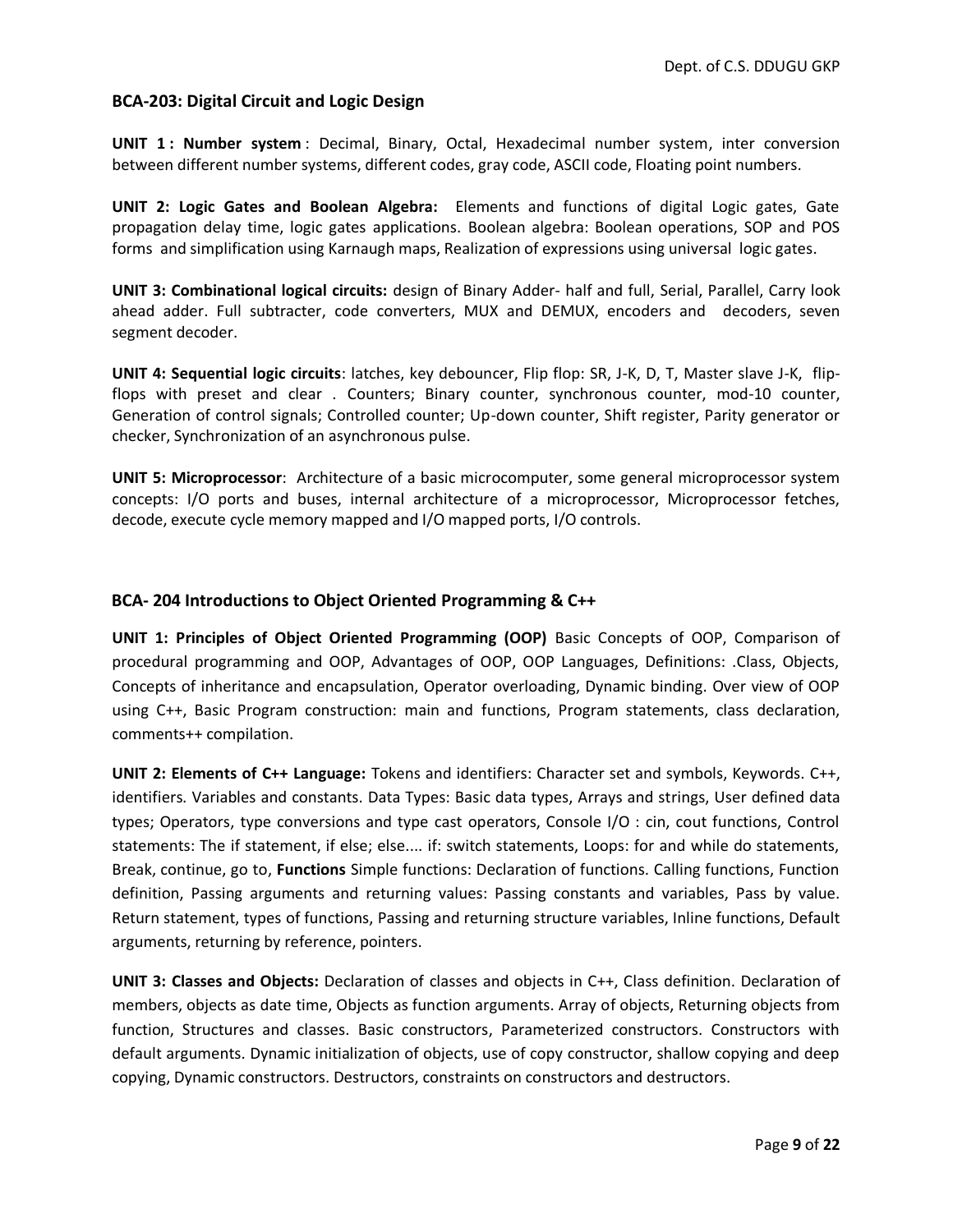**UNIT 4: Operator Overloading:** Overloading unary operators: Operator keyword, Arguments and return values, Laminations of increment operators, overloading binary operators. Arithmetic operators Examples: Addition of polar coordinates and concatenation of strings Multiple overloading, Comparison" operators, Arithmetic assignment operators. Data and type conversions: Conversion between basic types, Conversion between objects and basic types, conversion between objects of different classes, Constraints on type conversion.

**UNIT 5: Derived Classes and Inheritance:** Derived, classes and base class: Defining a derived class, accessing the bases class members, the protected access specifier, specifer. Derived class constructors. Overriding the member functions, Class hierarchies: Abstract base class. Inheritance: Public and private inheritance. Types of Inheritance – single level, multi level, multiple, hybrid etc., virtual function, stream classes.

#### **BCA 205: Practical 2: Object Oriented Programming with C++**

**Note:** Program should be fully documented with simple 1/0 data. Flow charts should be developed wherever necessary.

#### **Write program in 'C++' language**.

- 1. Using input and output statements.
- 2. Using control statements.
- 3. Using functions.
- 4. Using array.
- 5. Using Classes and implementation of Constructor and Destructor.
- 6. Using files.
- 7. Using OOPS Concept Inheritance.
- 8. Using OOPS Concept Polymorphism
- 9. Using OOPS Concept Encapsulation
- 10. Using OOPS Concepts Friend and Static Functions.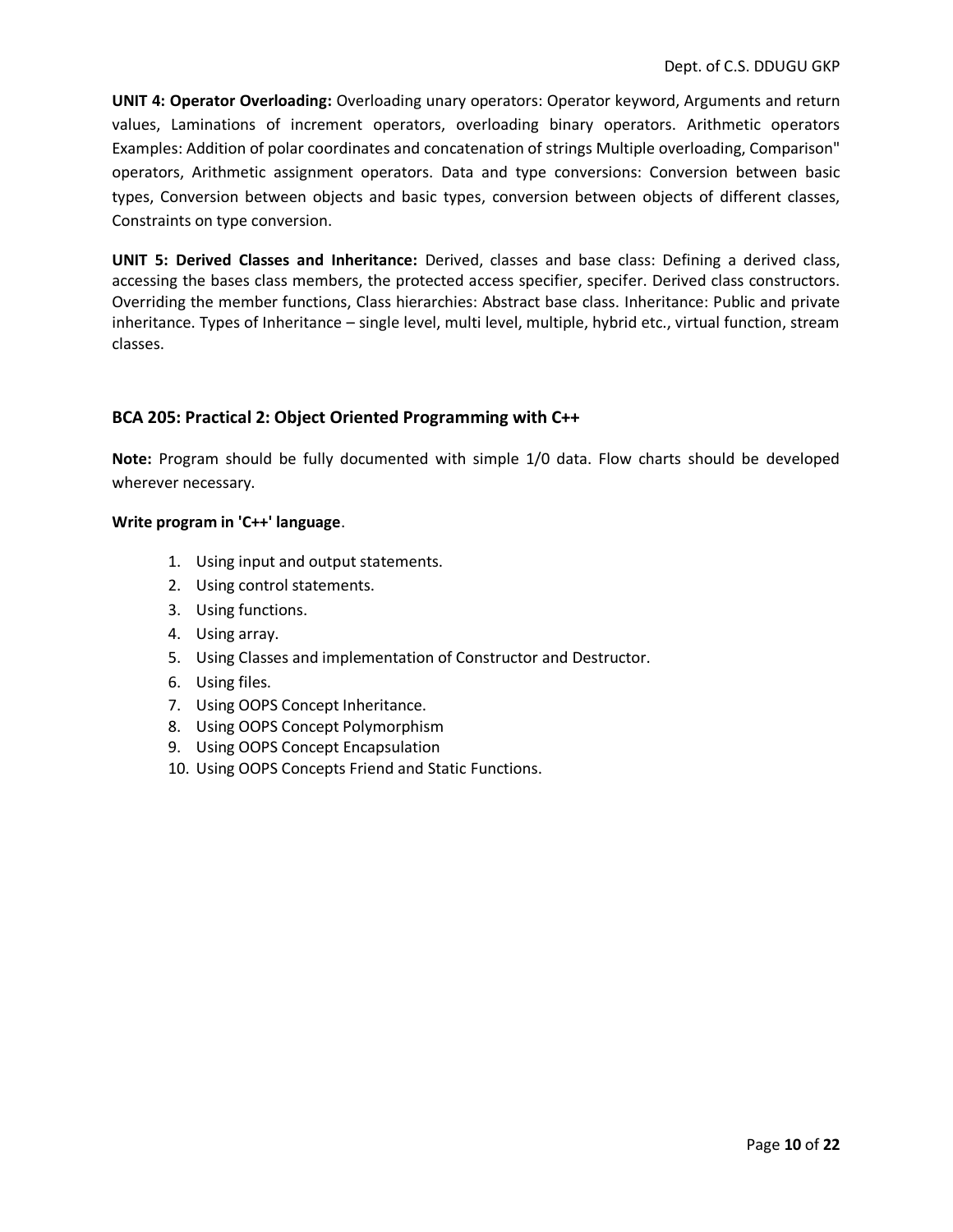# **Third Semester**

#### **BCA-301: Operating System**

**UNIT 1: Introduction to Operating System:** Introduction and need of Operating System, functions and services of OS, Operating System Classification - single user, multi-user, simple batch processing, Multiprogramming, Multitasking, Parallel system, Distributed system, Real time system.

**UNIT 2: Process Management and CPU scheduling:** Process Concept, Process states, Process scheduling, Threads, Overview of Inter-Process communication.CPU Scheduling, Basic concepts, Scheduling Criteria, Scheduling Algorithms – FIFO, SJF, Priority, Round Robin , Multi level scheduling algorithms.

**UNIT 3: Process Synchronization and Deadlock:** Process Synchronization, Critical-Section Problem, Semaphores, Monitors, Hardware Assistance, Deadlock, Deadlock Characteristics, Prevention, Avoidance, Detection and Recovery, critical section, Synchronization hardware, semaphores, combined approach to deadlock handling.

**UNIT 4: Memory Management:** Logical Versus Physical addresses space, Swapping Partition, Contiguous Allocation, Single partition allocation, Multiple partition allocation, Fragmentation, paging and Segmentation, concepts of Virtual Memory. Concept of Page Replacement, Page Replacement Algorithms - FIFO page replacement algorithm, Optimal algorithm, LRU page replacement algorithm, Thrashing , Causes for thrashing , Working set model , Page fault frequency.

**UNIT 5: File Management and Security:** File concept, access methods, Directory Structure, file protection. Allocation methods: Contiguous, linked and index allocation. Security: Authentication, Program Threats, System Threats, and Encryption.

#### **BCA-302: Computer Oriented Mathematics**

**UNIT 1: Statistics:** Measures of central tendency. Preparing frequency distribution table, arithmetic mean. Geometric mean, harmonic mean, median and mode. Measures of dispersion: Range, mean deviation, Standard deviation, co-efficient of variation, moments, Skewness and Kurtosis.

**UNIT 2: Calculus:** Differentiation, Derivative of a. Function of One Variable, Power Function, Sum and Product of Two. Functions, Function of a Function. Differentiation by method of Substitution, Maxima and Minima. Indefinite Integral, Integration by substitution, integration by parts. Integration by Partial fractions, definite integral.

**UNIT 3: Numerical Methods:** Introduction, Process of Numerical computing, significant digits, errors, error propagation, roots of non linear equations, bisection methods, false position methods, Newton Raphson method, Secant method.

**UNIT 4: Numerical solution of Linear Equation:** Matrix and Linear equation, pivotal condensation method, system of linear equations, Gauss elimination method, Gauss Jordan Method, Gauss Seidel iteration Method.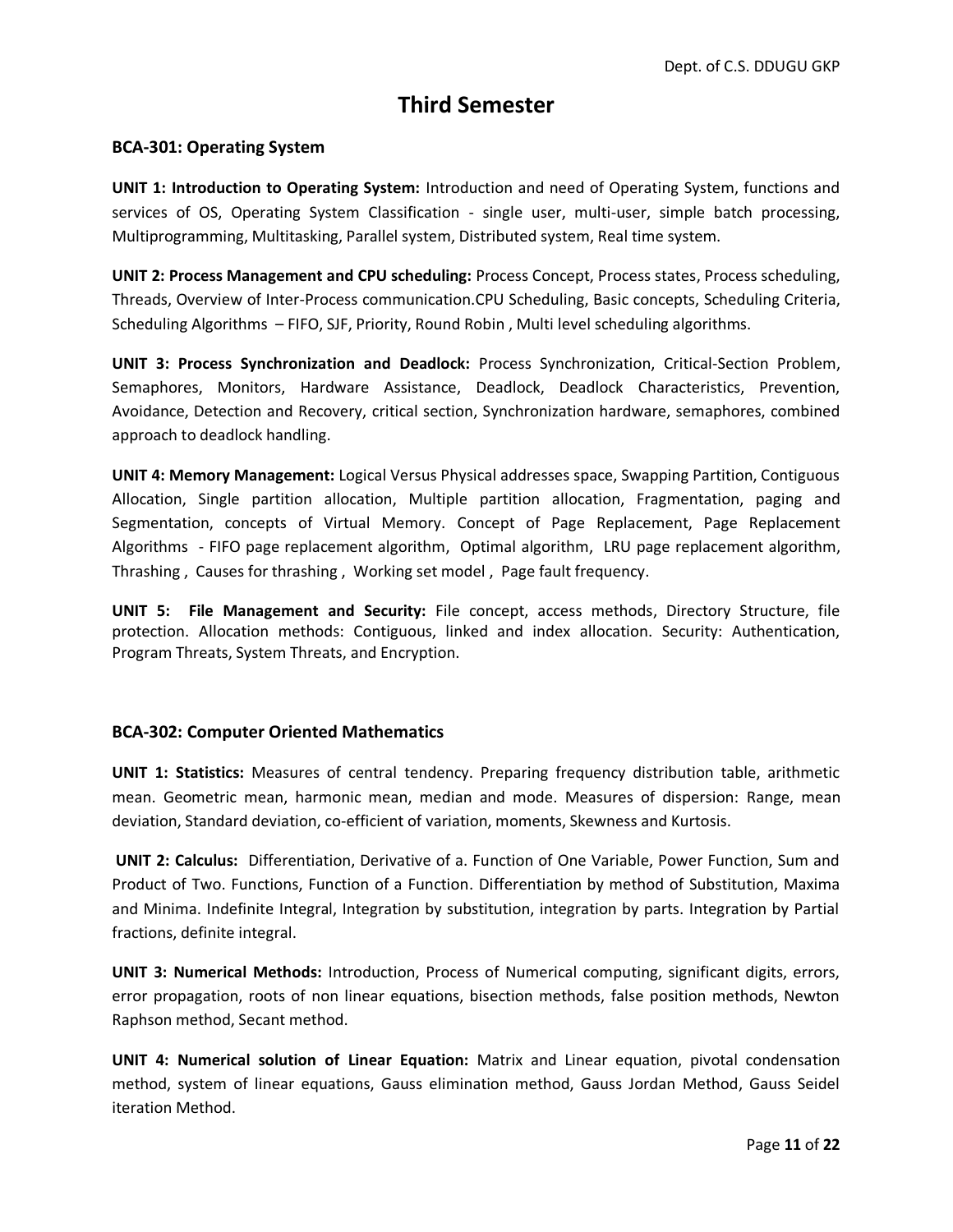**UNIT 5: Numerical Differentiation and Integration :** Linear Interpolation, Lagrange Interpolation Polynomial, Newton Interpolation Polynomial, Differentiating Continuous functions. Differentiating tabulated functions, Newton- cotes methods of integration , Trapezoidal rule, Simpson's 1/3 rule, and Simpson's 3/8 rules.

#### **BCA – 303: Data Structure**

**UNIT 1: Basic concepts of Data Structures:** Abstract data types: Fundamental and derived data types. Representation, Primitive data Structures. Design and analysis of algorithm: Algorithm definition, comparison of algorithms. Top-down and bottom up approaches to algorithm Design. Analysis of algorithm, Frequency count, complexity measures in terms of time and space, structured approach to programming.

**UNIT 2: Arrays, Searching and Sorting:** Representation of arrays: single and multidimensional arrays, Address calculation using column and row major ordering, various operations on Arrays. Vectors. Application of arrays: Matrix multiplication, sparse polynomial representation and addition. Searching: Sequential and binary searches, Sorting: Insertion, Selection, bubble. Quick, merge.

**UNIT 3: Linked Lists:** Singly linked list; operations on list,. Polynomial representation and manipulation using linked lists. Circular linked lists, Doubly linked lists. Generalized list structure. Sparse Matrix representation using generalized list.

**UNIT 4: Stacks and Queues:** Representation of stacks and queues using arrays and linked list. Circular queues, Priority Queue and D-Queue, Applications of stacks: Conversion from infix to postfix and prefix expressions, Evaluation of postfix expression using stacks.

**UNIT 5: Trees and Graphs:** Binary tree traversal methods: Preorder. In-order Post ordered traversal. Recursive and non-recursive Algorithms for above mentioned Traversal methods. Representation of trees and its applications; Binary, tree representation of a tree. Graph representation: Adjacency matrix, Adjacency list Adjacency Multicasts. Traversal schemes: Depth first search, Breadth first search. Spanning tree, Shortest Patch algorithms (Prime's and Kruskal's).

#### **BCA-304: Computer Organization and Architecture**

**UNIT 1: Digital Components:** overview of computer organization, logic gates, adders, flip-flops, encoders, decoders, multiplexers, registers, and shift registers, counters, RAM, ROM.

**UNIT 2: Data Representation and Computer Arithmetic:** Number systems, ASCII Codes, r's and (r-1)'s compliments, addition , subtraction, overflow, floating point representation, addition and subtraction with signed magnitude data, multiplication Algorithm, division Algorithm.

**UNIT 3: Register transfer and Micro operations:** Bus and memory transfers, three state bus buffers, Binary adder, Binary incremented, Arithmetic Circuit, Logic and shift micro operations, ALU.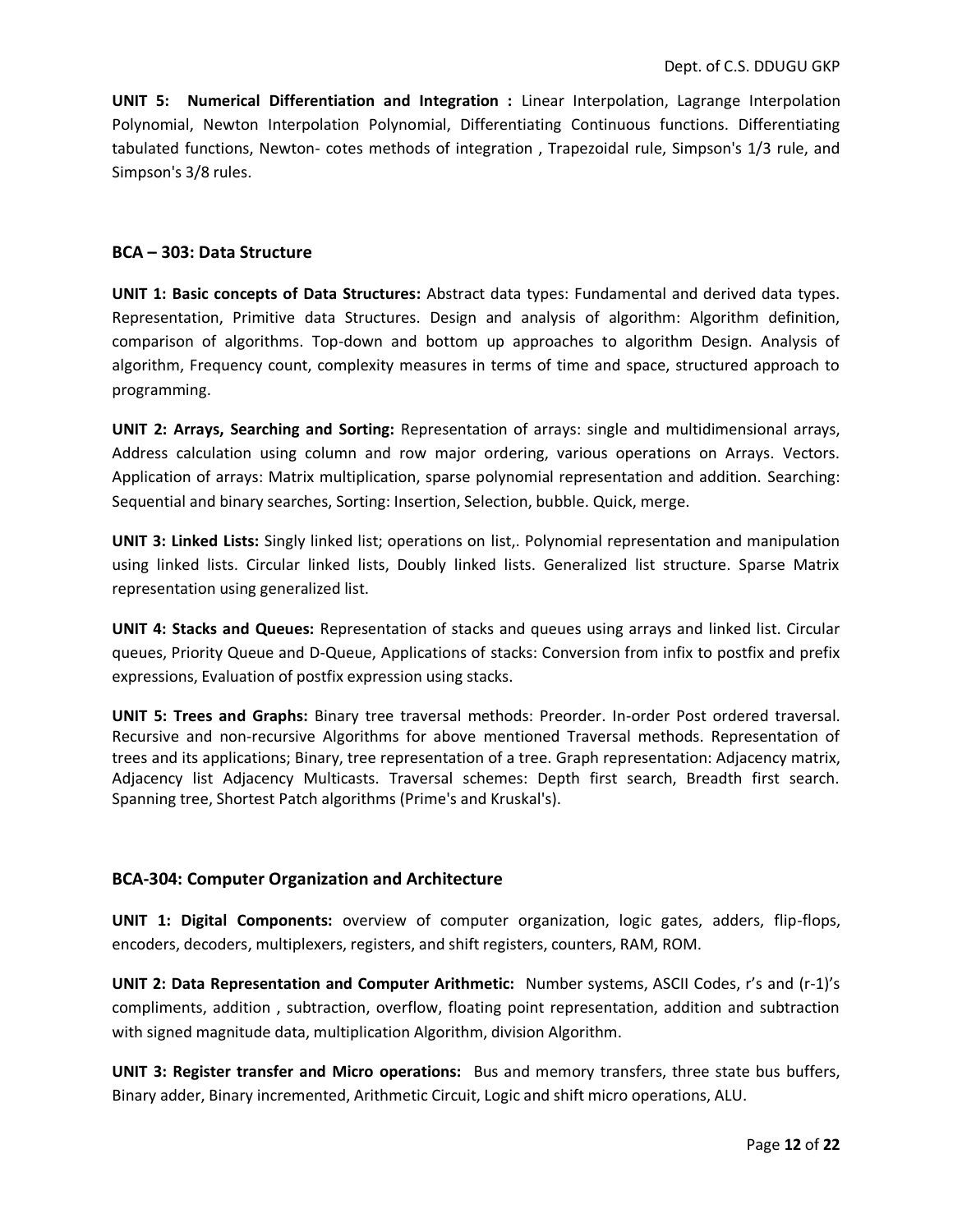**UNIT 4: Basic computer Organization:** Instruction Codes, Addressing modes, timing and control signal, instruction cycle, memory reference instruction, input output instruction, general register organization of CPU, memory stack, one address and two address instruction, software and hardware interrupts.

**UNIT 5: I/O and Memory organization:** input devices, synchronous and asynchronous communications, modes of data transfer from I/O to Memory, DMA, memory hierarchy, Main memory, Memory management, Cache memory, virtual memory.

#### **BCA 305: Practical 3: Data Structure lab**

**Note:** Program should be fully documented with sample I/O data Flow charts should be developed wherever necessary.

#### **Write program in C / C++.**

- 1. To insert and delete a node in a linked list.
- 2. To add two polynomials using linked list.
- 3. To insert and delete a node in a circular linked list.
- 4. To implement a stack using arrays and linked list.
- 5. To implement a queue using arrays and linked list.
- 6. To invert a linked list.
- 7. To merge two arrays.
- 8. To solve polish expression using stacks.
- 9. for tower of Hanoi problem using recursion.
- 10. To insert and delete node in binary search tree.
- 11. To find traversals of expressions using binary tree.
- 12. To search an element using binary tree.
- 13. To sort a List using Bubble, selection, insertion, merge, quick sort.
- 14. To search element in the list by linear / binary search.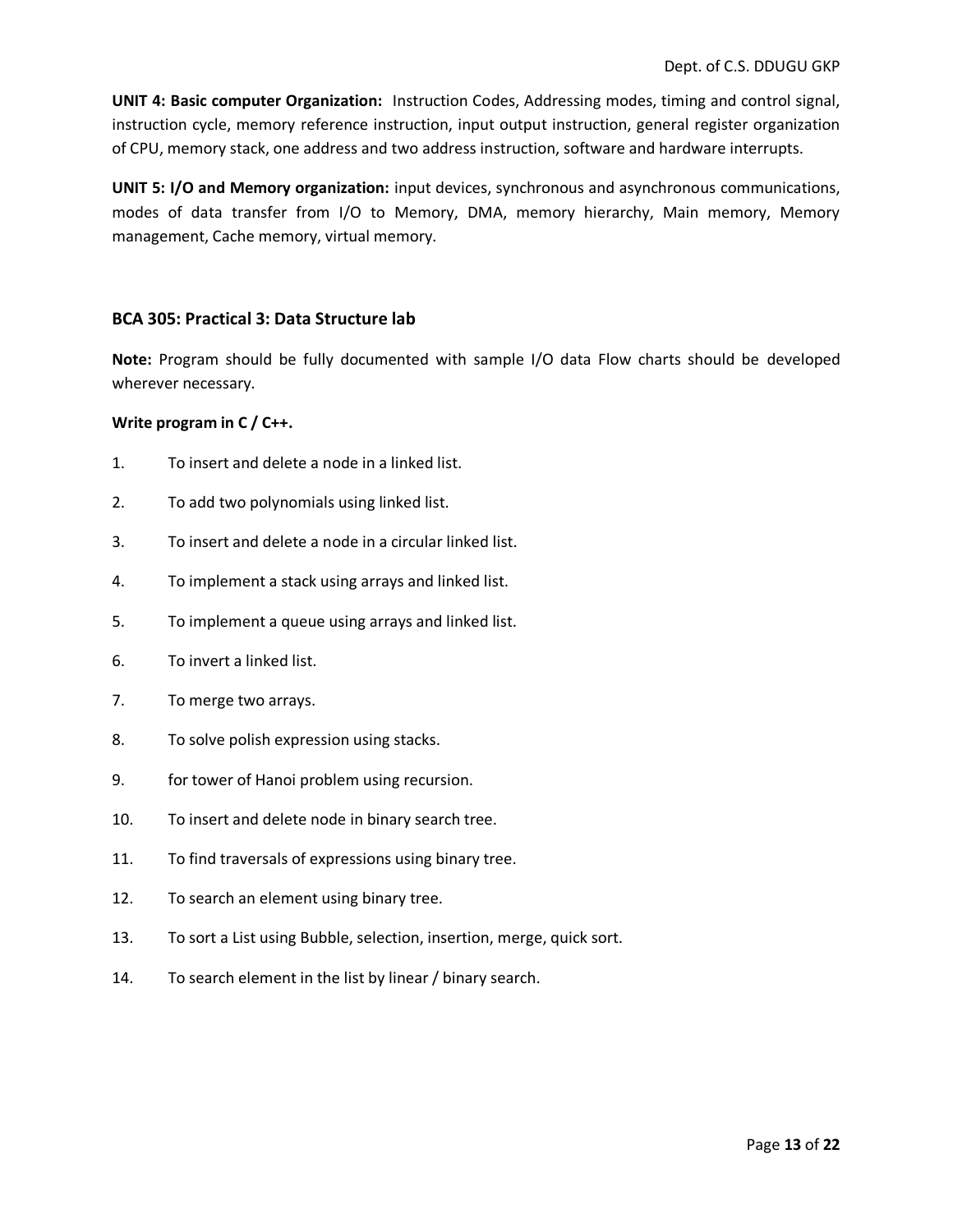# **Fourth Semester**

#### **BCA 401: Introduction to Database Management System**

**UNIT 1: Introduction:** Why Database, characteristics of Data in Database, DBMS, Significance of Database, Database System Applications ,Data Independence, advantages and disadvantages of DBMS, DBMS/RDBMS.

**UNIT 2: Database Architecture and Modeling:** Three level architecture of database, Conceptual, Physical and logical database models. Role of DBA, Database Design Entity Relationship Model, Components of ER Model, ER Modeling symbols. Super class and sub class types, Attribute inheritance, Specialization, Generalization, and Categorization.

**UNIT 3: Relational DBMS and Relational Algebra and Calculus:** Introduction to Relational DBMS. RDMBS Terminology. Database normalization, Keys, Relationships, First Normal Form, Functional dependencies, Second Normal form, third Normal form, Boyce-Codd Normal form, fourth Normal form, Fifth Normal form, case study, Relational Algebraic operations, tuple Relational calculus(TRC), Domain Relational Calculus(DRC).

**UNIT 4: Introduction to SQL :** History of SQL. Characteristics cf SQL. Advantages of SQL. SQL in Action. SQL data types and Literals. Types of SQL commands. SQL Operators and their precedence. Tables. Views and indexes. Queries and Sub queries. Aggregate functions. Insert. Update and Delete operations. Joins. Unions. Inter section. Minus. Cursors in SQL. Embedded SQL.

**UNIT 5: Backup, Recovery AND Database Security:** Database backups. Why plan backups? Hardware protection and redundancy, Transaction logs, Importance of backups, Database recovery, Types of Integrity constraints, Restrictions on integrity constraints, Data security risks, Authenticating users to the database.

#### **BCA 402: Operation Research**

**UNIT 1: Introduction:** Historical development, Meaning of OR, Modeling in OR, Principles of Modeling, Application and role of OR in decision making.

**UNIT 2: Linear Programming Problem:** Main components of LPP, Formulation of LPP, convex set, graphical solution of LPP, slack and surplus variables, matrix form of LPP, Simplex method for solving LPP.

**UNIT 3: Assignment Problem:** Introduction, Mathematical formulation of Assignment problem, Fundamental theorems, application of assignment problem, Balanced and unbalanced assignment problem, Hungarian method for solving assignment problem.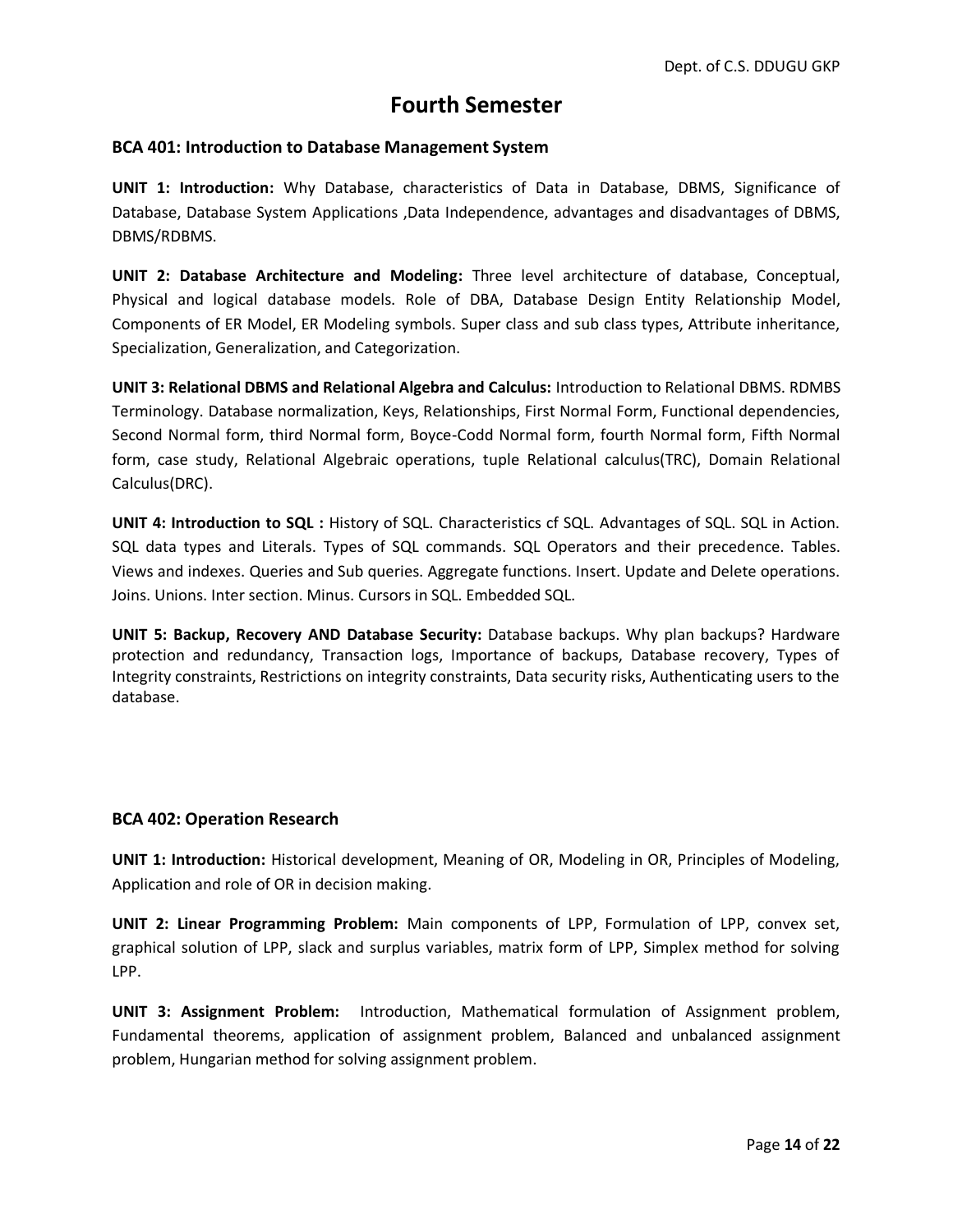**UNIT 4: Transportation Problem:** Introduction, Transportation Matrix, mathematical model of TP, Balanced and Unbalanced TP, Matrix minima method, Column minima method, Vogel's approximation method for solving TP.

**UNIT 5: Network Analysis and Game Theory:** Introduction of NA, definitions for Network, Fulkerson's rules, construction of Network, PERT and CPM method, Introduction to Game Theory, competitive game, Finite and Infinite game, Zero sum game, fundamental theorems of game.

#### **BCA 403: COMPUTER GRAPHICS**

**UNIT 1: Introduction to Computer Graphics and Devices:** Overview of Computer Graphics, Advantages of Interactive Graphics. Visualization, RGB color model, CMYK color model, Direct Table. Over View of Graphic System, Cathode Ray tube, direct view storage tubes, Raster scan display, 3D display devices, Plotters, Printers, Digitizers, Light pens. Active and Passive Graphic Devices, Computer Graphics Software.

**UNIT 2:Raster Graphics Algorithms:** Overview of Simple Raster Graphics Package(SRGP) **Line Drawing:** Basic concept in Line Drawing, Line Drawing Algorithms – Incremental Algorithm, Digital Difference Analyzer (DDA), Bresenham's Line Algorithm, Generalized Bresenham's Algorithm, Midpoint Line Algorithm. **Circle Drawing:** Basic Concepts, Representation of Circle – polynomial Method, Trigonometric Method, Circle Drawing Algorithms – DDA Circle Drawing Algorithm, Bresenham's Circle Algorithm, Midpoint Circle Algorithm

**UNIT 3: Clipping and Filling Rectangles and Polygons:** Types of polygon- Concave, Convex, Polygon Filling – Seed Fill, Boundary Fill, Flood Fill, Scan Line Algorithms, Scan Conversion Algorithm for Polygon Filling, pattern Filling. Clipping Lines - Sutherland and Cohen Subdivision Line Clipping Algorithm, Generalized Clipping with Cyrus-beck Algorithm, Liang-Barsky Line Clipping Algorithm, Clipping Circles and Ellipses, Sutherland – Hodgeman Polygon Clipping

**UNIT 4:Geometrical Transformations:** Two dimensional transformations – Translation, Rotation, Scaling, Homogeneous Coordinates and Matrix Representation of 2D Transformations, Reflection, Shear, X shear, Y shear, Inverse Transformation, Viewing Transformation, Normalization Transformation, Workstation Transformation, 3D transformation.

**UNIT 5: 3D Viewing:** overview of 3D viewing, Specifying an Arbitrary 3D View, Right handed viewing coordinate system, View reference point , View plane normal vector, Transformation from World Coordinate to Viewing Coordinates, Projection - Parallel Projection, Perspective Projection, Orthographic projection, Oblique projection.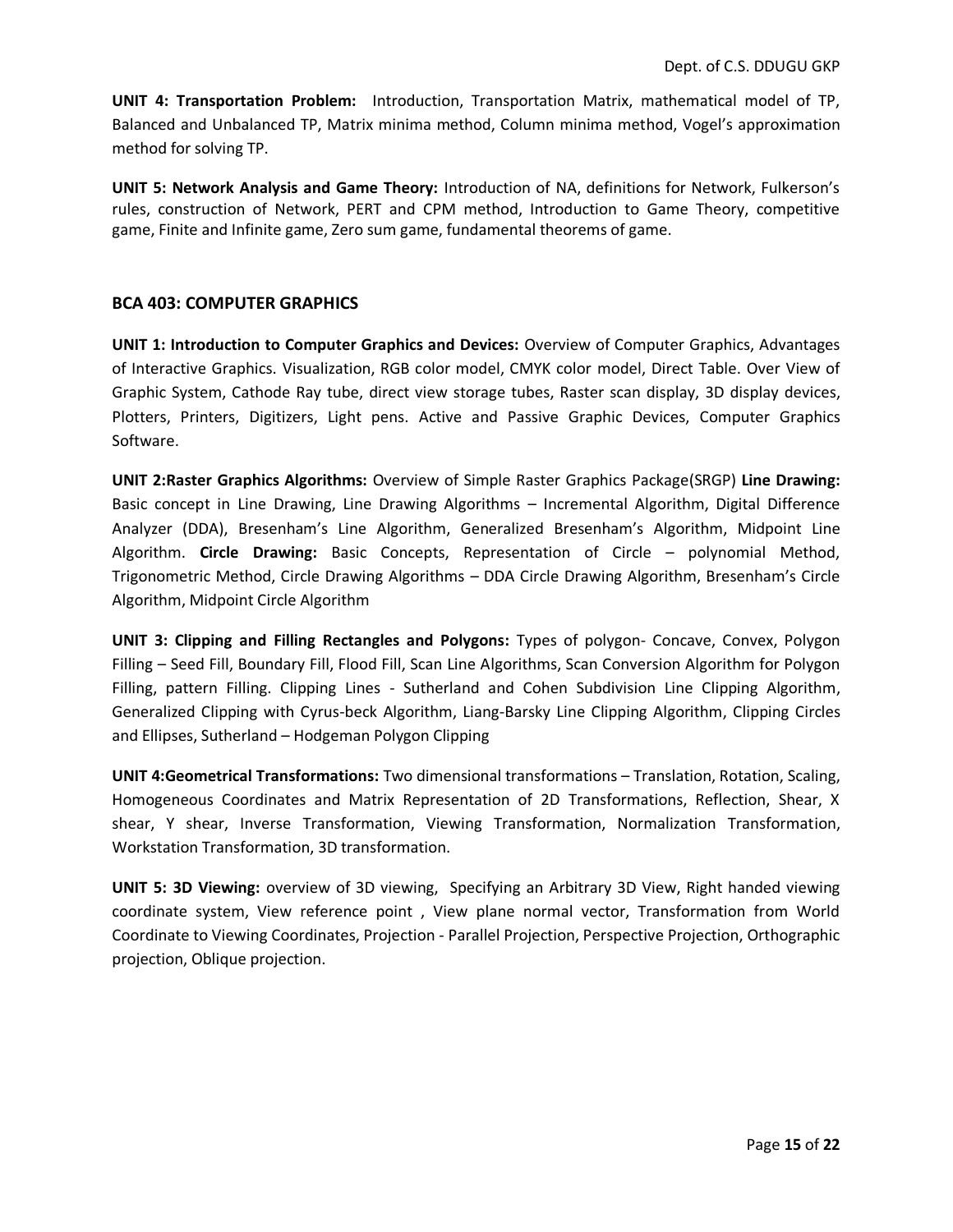#### **BCA- 404: Software Engineering**

**UNIT 1: Introduction:** Characteristics, Components. Applications, Software Development Lifecycle Models: Waterfall, Iterative Waterfall, Spiral. Prototyping, incremental development, JAD, RAD models , Fourth Generation Techniques, Concepts of Project Management, Role of Metrics & Measurements.

**UNIT 2: Software Project Planning:** Objectives, Decomposition techniques: S/W Sizing, Problem-based estimation, Process based estimation. Cost Estimation Models: COCOMO Model, the S/W Equation, and System.

**UNIT 3: Analysis:** Principles of Structured & Object Oriented Analysis, Requirement analysis, DFD, Entity Relationship diagram, Data dictionary.

**UNIT 4: Software Design:** Objectives, Principles; Concepts, Design methodologies: Data design, Architectural Design, procedural design, Object -oriented concepts.

**UNIT 5: Software Testing:** Objectives, principles, testability. Test cases: White box & Black box testing, Unit testing, Integration testing, testing strategies: verification & validation, unit test, integration testing, validation testing, system Testing.

#### **BCA 405: Practical 4: DBMS Practical**

- 1. SQL Command.
- 2. Creating Table.
- 3. Insert record in to the table.
- 4. Create a database file to keep record.
- 5. Entering records in to the data base file.
- 6. Checking database records.
- 7. Queries and sub queries.
- 8. Performing different Join operations natural, left outer, right outer, full outer.
- 9. Use of aggregate function.
- 10. Implementation of View.
- 11. Implementation of relation algebraic operators.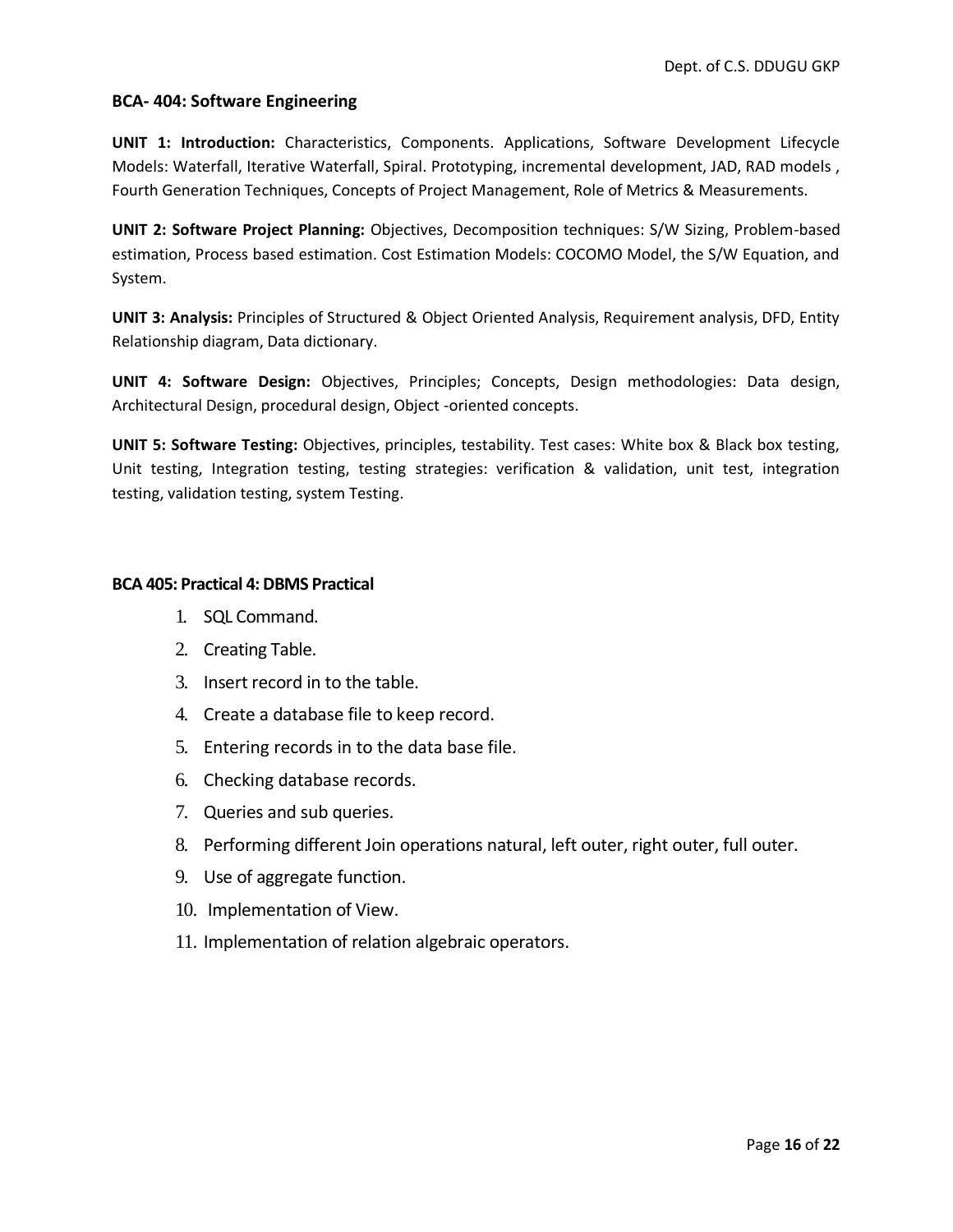# **Fifth Semester**

#### **BCA 501: Internet and JAVA Programming**

**UNIT 1:Internet:** Internet, Connecting to Internet: Telephone, Cable, Satellite connection, Choosing an ISP, Introduction to Internet services, E-Mail concepts, Sending and Receiving secure E-Mail, Voice and Video Conferencing.

**UNIT 2: Core Java:** Introduction, Operator, Data type, Variable, Arrays, Control Statements, Methods & Classes, Inheritance, Package and Interface, Exception Handling, Multithread programming, I/O, Java Applet, String handling, Networking, Event handling, Introduction to AWT, AWT controls, Layout managers, Menus, Images, Graphics.

**UNIT 3: Java Swing:** Creating a Swing Applet and Application, Programming using Panes, Pluggable Look and feel, Labels, Text fields, Buttons, Toggle buttons, Checkboxes, Radio Buttons, View ports, Scroll Panes, Scroll Bars, Lists, Combo box, Progress Bar, Menus and Toolbars, Layered Panes, Tabbed Panes, Split Panes, Layouts, Windows, Dialog Boxes, Inner frame.

**UNIT 4: JDBC:** The connectivity Model, JDBC/ODBC Bridge, java.sql package, connectivity to remote database, navigating through multiple rows retrieved from a database.

**UNIT 5: Java Servlets:** Servlet basics, Servlet API basic, Life cycle of a Servlet, Running Servlet, Debugging Servlets, Thread-safe Servlets, HTTP Redirects, Cookies, Introduction to Java Server pages (JSP). Introduction to RMI (Remote Method Invocation), a simple client-server application using RMI.

#### **BCA 502: ORACLE and PL/SQL**

**UNIT 1: The SQL Language:** Introduction, Oracle Architecture Tools and Components, Client-Server Architecture, Characteristics of SQL, SQL \*Plus, Data definition, Data manipulation, SQL commands, SQL operators, Queries, Functions, Constraints,.

**UNIT 2: Backup and Recovery:** Database recovery ,Transaction recovery, System recovery, Exporting and Importing Data, Dump files, SQL support, Hardware protection and redundancy, Transaction logs, Importance of backups.

**UNIT 3: Integrity and Security:** General considerations, Controls, Audit trail, Data encryption, Integrity rules, Granting and Revoking privileges, SQL support Tools.

**UNIT 4: PL/SQL:** Introduction to PL/SQL, Advantages, Execution environment, SQL within PL/SQL, Cursor, Triggers, Oracle Engine, Transaction management, Locks, Concurrency Control, Error handling.

**UNIT 5: Oracle Database Objects:** Installation of Oracle package, Introduction to Procedure and Functions, Packages, Procedure and Functions Overloading, Triggers.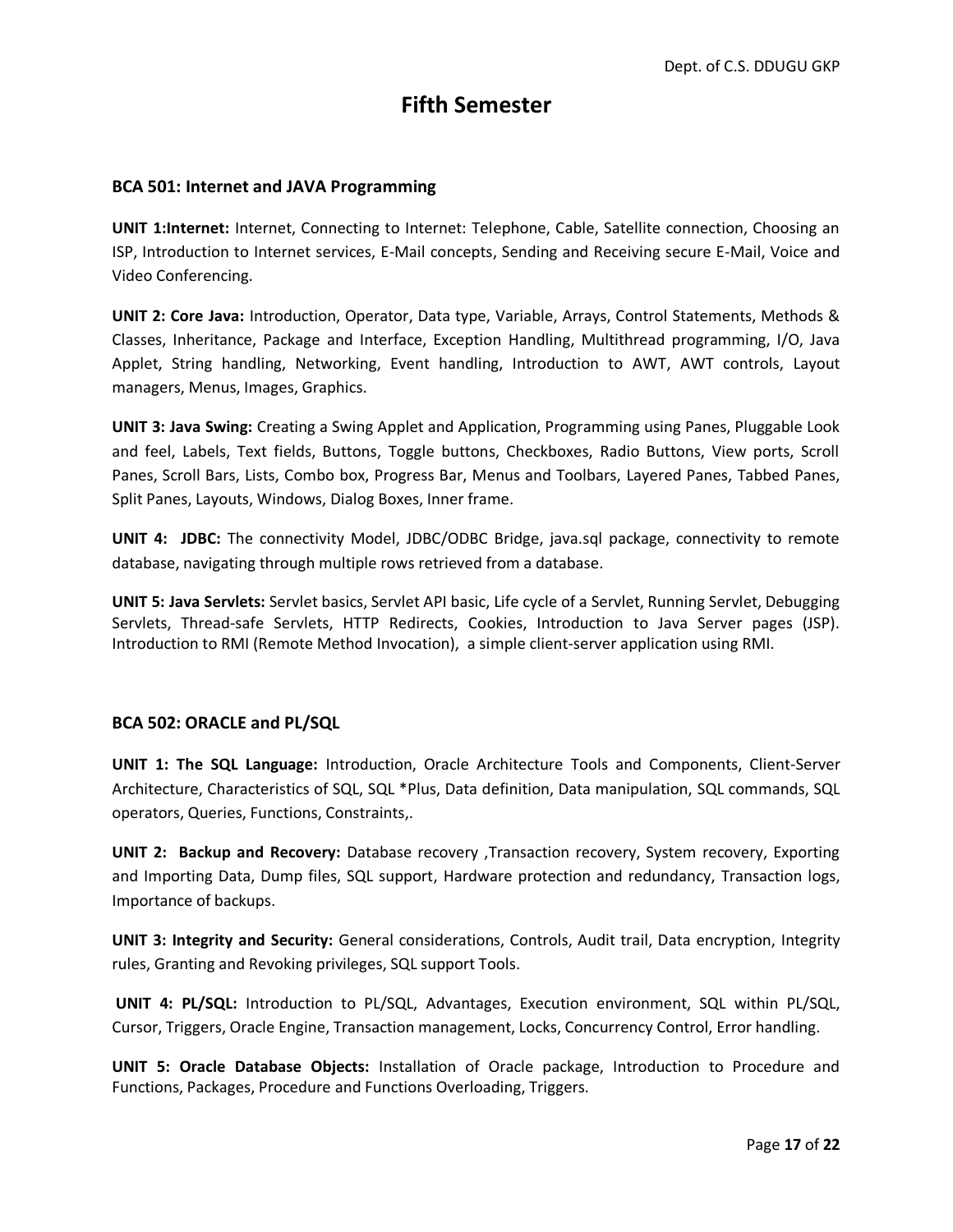#### **BCA 503: COMPUTER NETWORKS**

**UNIT 1: Data Communication Networks:** Introduction to Data communications concepts: Digital and Analog, Parallel and Serial, Synchronous and Asynchronous, Simplex, Half duplex, Full duplex, Multiplexing and Spreading, Encoding and Decoding, Error detection and Recovery, Multiplexing, Network topologies, Modulation, OSI and TCP/IP references model.

**UNIT 2: Communication Channels and Components:** Wired transmissions: UTP, STP, Telephone lines, Coaxial cables, Baseband, Broadband, Optical fiber transmission; Microwave transmission: Infrared transmission, Laser transmission, Radio transmission and Satellite transmission, VSAT; Network connecting devices, Switching.

**UNIT 3: Data Link Layer:** Design Issue: Services provided to the network layer, Framing, Error control, Flow control, HDLC, SDLC, Data link layer in the internet (SLIP, PPP). MAC sub layer: ALOHA, CSMA/CD, IEEE standards, FDMA, TDMA, CDMA. Frame Relay, ATM.

**Unit 4: LAN and WAN Network:** LAN topologies and protocols, Ethernet, Token Ring, FDDI, Wireless LANs; Virtual LANs, WAN: Network Layer (Addressing and Routing concepts); Routing Methods (Static and dynamic routing); Distance Vector Protocol, Link State protocol, Open Shortest Path First; Internet Protocol: Addressing & Routing; Internet Control Message Protocol, Address Resolution Protocol, Dynamic Host Control Protocol, Process-to-Process delivery in Transport Layer: UDP, TCP, STCP, Congestion control.

**UNIT 5: Application Layer Protocols:** Client/Server Model, Network File System (NFS), Remote Login: Telnet; File Transfer Protocol (FTP); E-mail system: Simple Mail Transfer Protocol (SMTP), Post Office Protocol (POP); World Wide Web (WWW), Domain Name System (DNS), Hyper Text Transfer Protocol (HTTP), Hyper Text Markup Language (HTML).

#### **BCA 504: Software Project Management**

**UNIT 1: Introduction to Software Development Organization and Roles:** The Management Spectrum: People, Process, Project, And Product. Organizational Structure: Hierarchical, Flat, Matrix, Networked, T-Form Organization Structures. Job Roles in Software Development. Factors influencing Project Management. Stakeholders, Project communications, Project Development Phases. Project Charter.

**UNIT 2: Project Planning and Budgeting:** Tasks in Project Planning, Work Breakdown Structure, Planning Methods, Development Lifecycle Models, Software Cost Estimation – Estimation Methods, Comparison of Methods, COCOMO (Constructive Cost Model). Budgeting, Capital Budgeting, Net present value (NPV). ROI ( Rate Of Interest), Payback Models.

**UNIT 3: Project Scheduling and Risk Management:** Scheduling Techniques – PERT (Program Evaluation and Review Technique) , Gantt Chart, Critical Path. Automated Tools. Concept of Risk Management, Risk Management Activities, Risk Categories. Aids of Risk Identification, Risk Components, Risk Prioritization.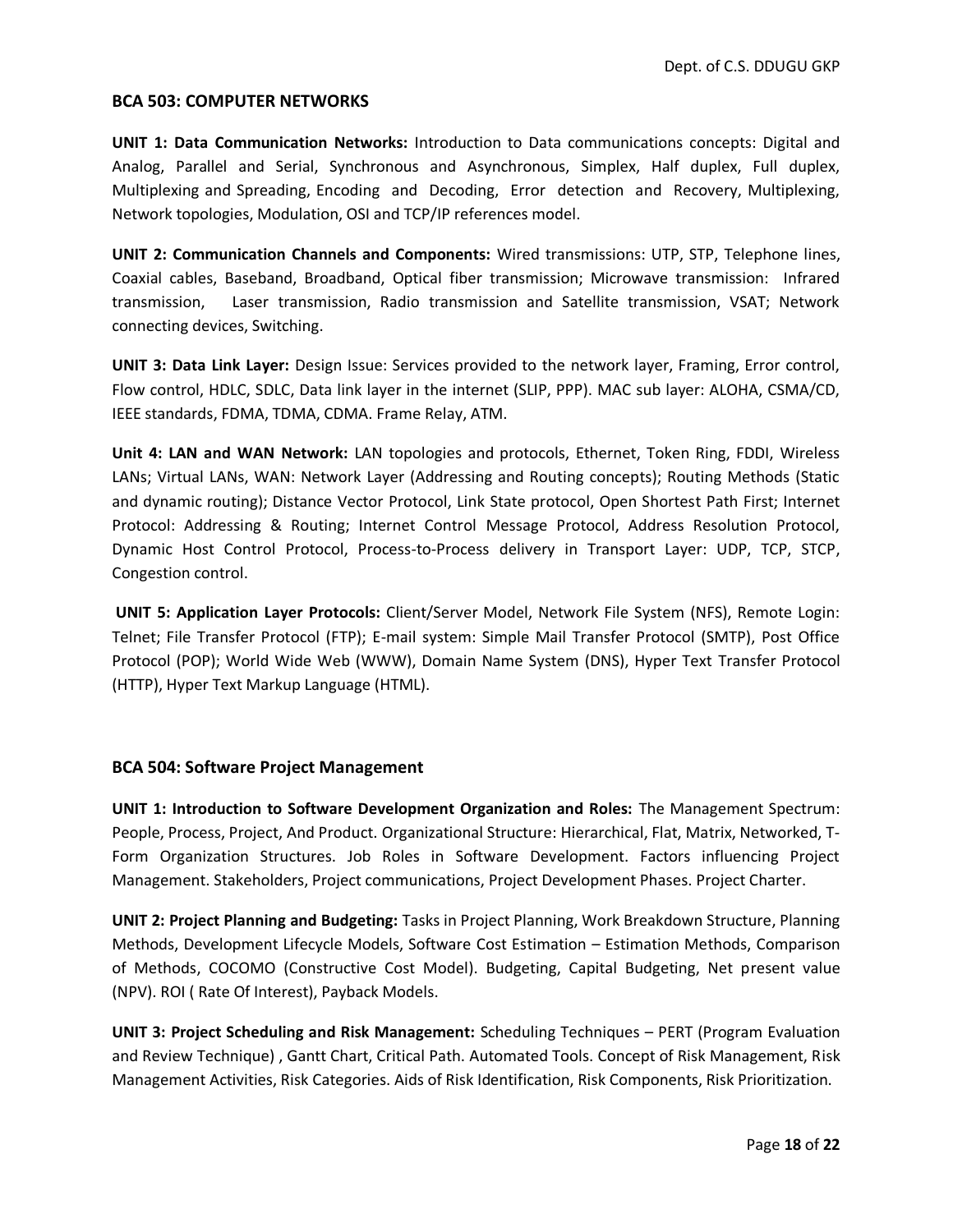**UNIT 4: Software Configuration Management:** Baseline, Software Configuration Items (SCI). Software Configuration Management Process. Identification of Objects in the Software Configuration. Version Control, Change Control, Configuration Audit, Status Reporting, Goals of SCM.

**UNIT 5: Project Closure and Software Quality Assurance:** Goals of SQA,FTR (Formal Technical Review), Standards and Procedures, SQA activities, Software Qualities – Reliability, Maintainability, Transportability, Interoperability, Efficiency, Creating a SQA plan. Project Closure Analysis, Role of Closure Analysis, Closure Analysis Report.

#### **BCA 505: Practical 5: Java Programming, ORACLE and PL / SQL**

- 1. Write a program in Java for illustrating, overloading, over riding and various forms of inheritance.
- 2. Write programs to create packages and multiple threads in Java.
- 3. Write programs in Java for event handling Mouse and Keyboard events.
- 4. Using Layout Manager create different applications.

5. Write programs in Java to create and manipulate Text Area, Canvas, Scroll Bars, Frames and Menus using swing/AWT.

- 6. Using Java creates Applets.
- 7. Use Java Language for Client Server Interaction with stream socket connections.
- 8. Write a program in java to read data from disk file.
- 9. Write PL/SQL blocks to accept a year and check whether it is a leap year
- 10. Creating tables using PL/SQL
- 11. Table updating using PL/SQL .
- 12. Cursor implementation using PL/SQL
- 13. Procedure implementation using PL/SQL
- 14. Trigger implementation using PL/SQL.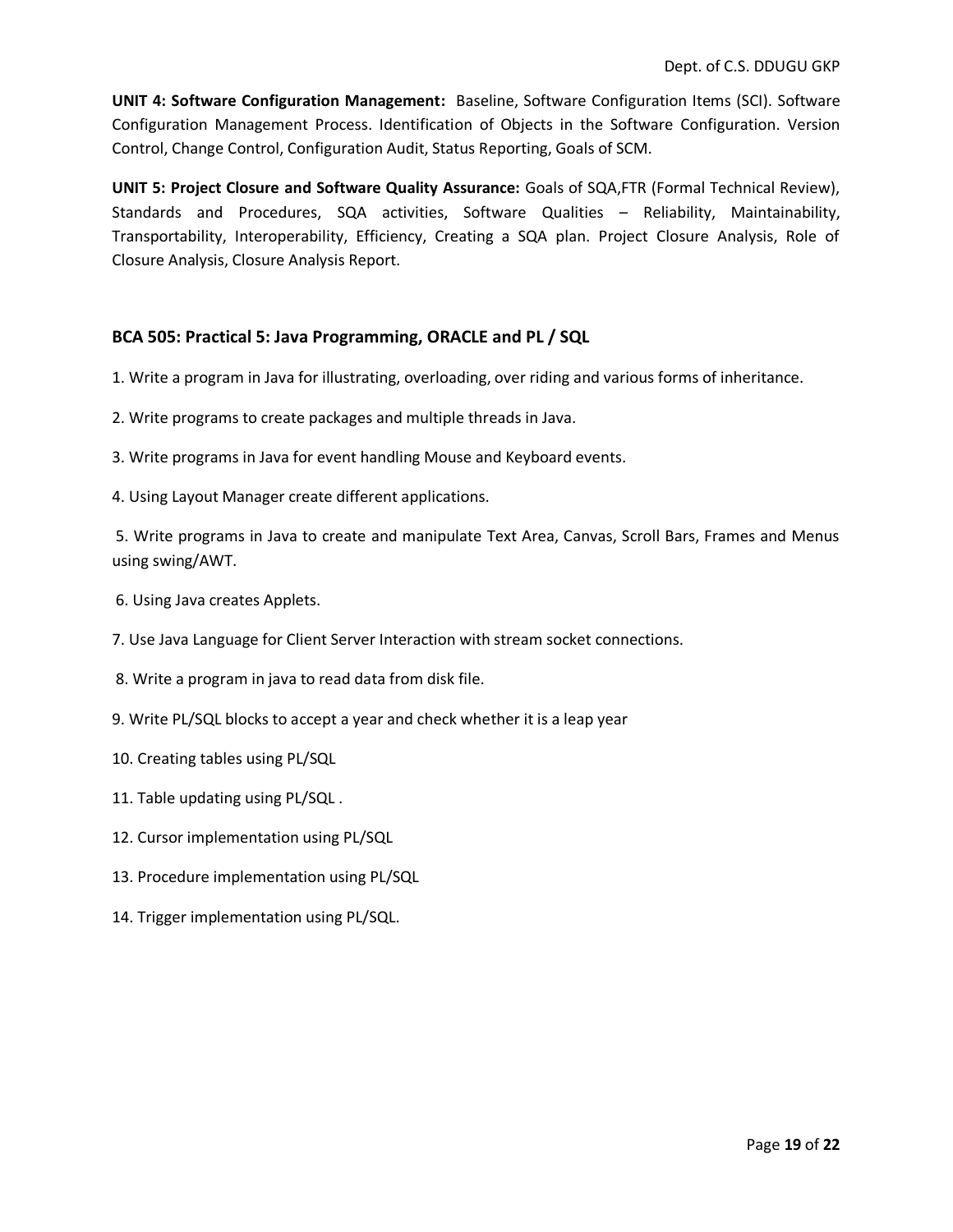### **Sixth Semester**

#### **BCA 601: Advance Networks and Network Security**

**UNIT 1: Internetworking:** Internetworking Basics, Internetworking Models, Cisco Three Hierarchical Model: Core Layer, Distribution Layer & Access Layer. Bridging / Switching: Switching Services, Spanning Tree Protocols, LAN Switch types- Cut Through, Fragment Free, Store-and-forward; Configuration of Switches, Virtual LANs, Routing and Configuration of VLAN.

**UNIT 2: Cisco Basics, IOS & Basics Network Management:** Flow Control and Describe the Three Basic Method Used in Networking. Routing Protocols and Configuration; Access List, Operation and Membership in router. Congestion Problem, Elements, Boot Sequence in router, Registers configurations, Cisco IOS Commands, Backup. Upgrade and Restore Cisco IOS image, Configuration of router.

**UNIT 3: Information Security Fundamental:** Background, Importance, National & International Scenario. Identification and Authentication, Confidentiality, Privacy integrity, Non-repudiation, Availability. Security & Prevention, Detection & Recovery, e-Commerce security. Security Threats: Weaknesses, Buffer overflow, Brute force, Protocol, Cross site, Spoofing, Denial of Service attacks.

**UNIT 4: System & Network Security:** Security consideration in OS, Backup, Internet Protocols and Security; SSL/TLS, IPSec, Application Security, Web security, Secure e-mails, Access control - Physical and Logical.

**UNIT 5: Tools & Technologies:** Firewalls, IDS, Antivirus, Log Analysis, Cryptography: Key Management, Hashing; Security Infrastructure: PKI, VPN, Network Scanners, Digital Forensics, Security Audits, Asset Classification and Risk Analysis, Audit Trails, Reporting; Security Management: Security Policies, Procedures and International Standards.

#### **BCA 602: Web Development Tools and Techniques**

**UNIT 1: Introduction to Web Technology:** Introduction to web, protocols governing the web, web development strategies, Web applications, web project, web team.

**UNIT 2: Web Page Designing:** HTML: list, table, images, frames, forms, CSS; XML: DTD, XML schemes, presenting and using XML

**UNIT 3: Scripting:** Java script: Introduction, documents, forms, statements, functions, objects; event and event handling; introduction to AJAX, VB Script

**UNIT 4: Server Site Programming:** Introduction to active server pages (ASP),ASP.NET, java server pages (JSP), JSP application design, tomcat server, JSP objects, declaring variables, and methods, debugging, sharing data between JSP pages, Session, Application: data base action , development of java beans in JSP, introduction to COM/DCOM.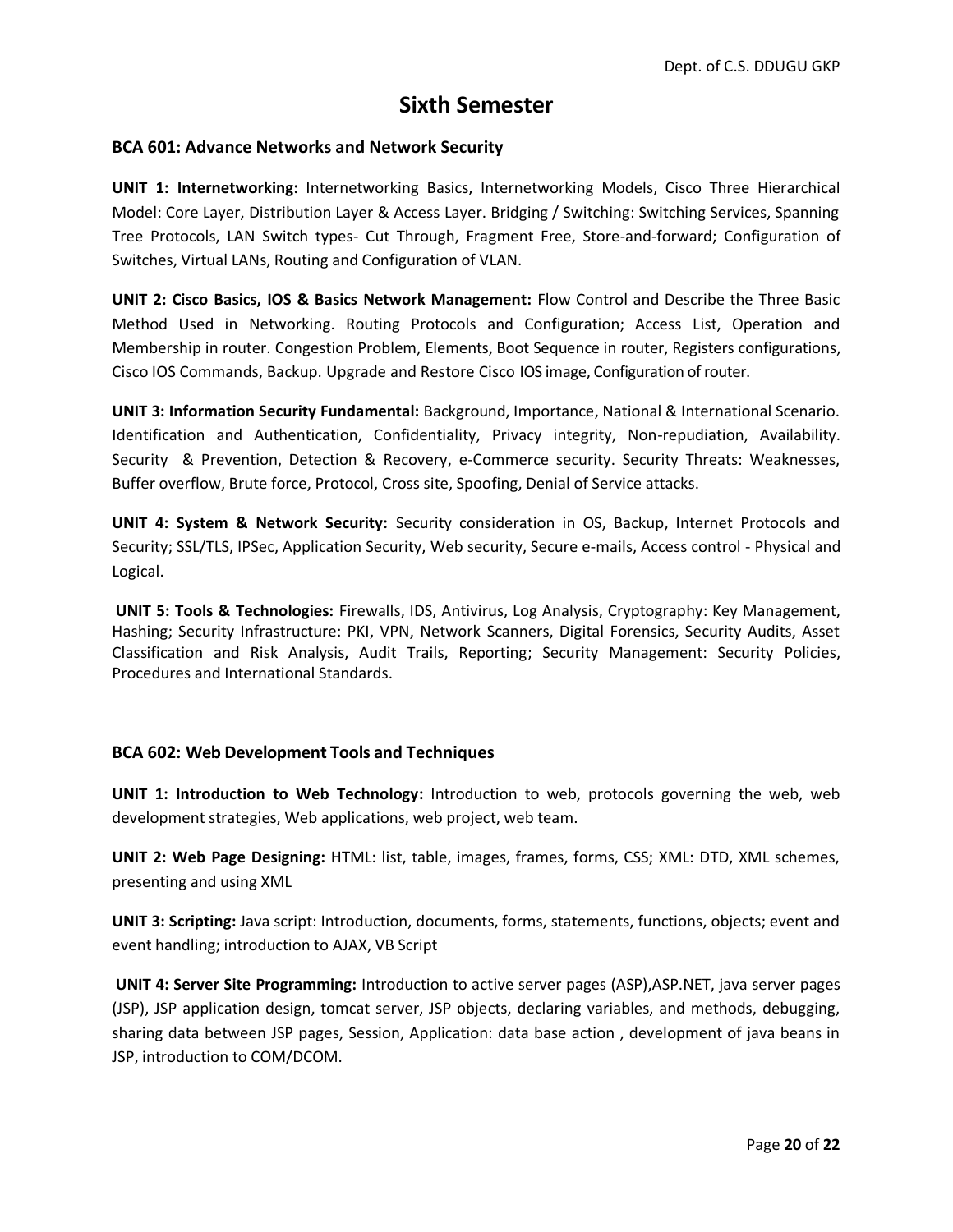**UNIT 5: PHP (Hypertext Preprocessor):** Introduction, syntax, variables, strings, operators, if-else, loop, switch, array, function, form ,mail, file upload, session, error, exception, filter, PHP-ODBC.

#### **BCA 603: Project Work:**

#### **Comprehensive Viva Voce: Viva of Full syllabus studied under BCA course and Project Work.**

#### **Format of Project Report**

- Title Cover
- \* Certificate from organization about your stay (Project Duration) at that place and about submission of work done under external guide at the place of training.
- \* Certificate from your guide about the submission of work done under his/her guidance, Internal Supervisor,
- \* Table of Contents, abstract of the project (abstract of actual work done).
- \* A brief overview of the organization (regarding function area, location, division in which you are working, turnover)
- \* Profile of problems assigned.
- \* Study of existing system, if any.
- \* System requirements
	- > Product Definition
		- \* Problem Statement
		- \* Function to be provided
		- \* Processing Environment: H/W, S/W.
		- \* Solution Strategy
		- \* Acceptance Criteria
	- > Feasibility Analysis
	- > Project Plan
		- \* Team Structure